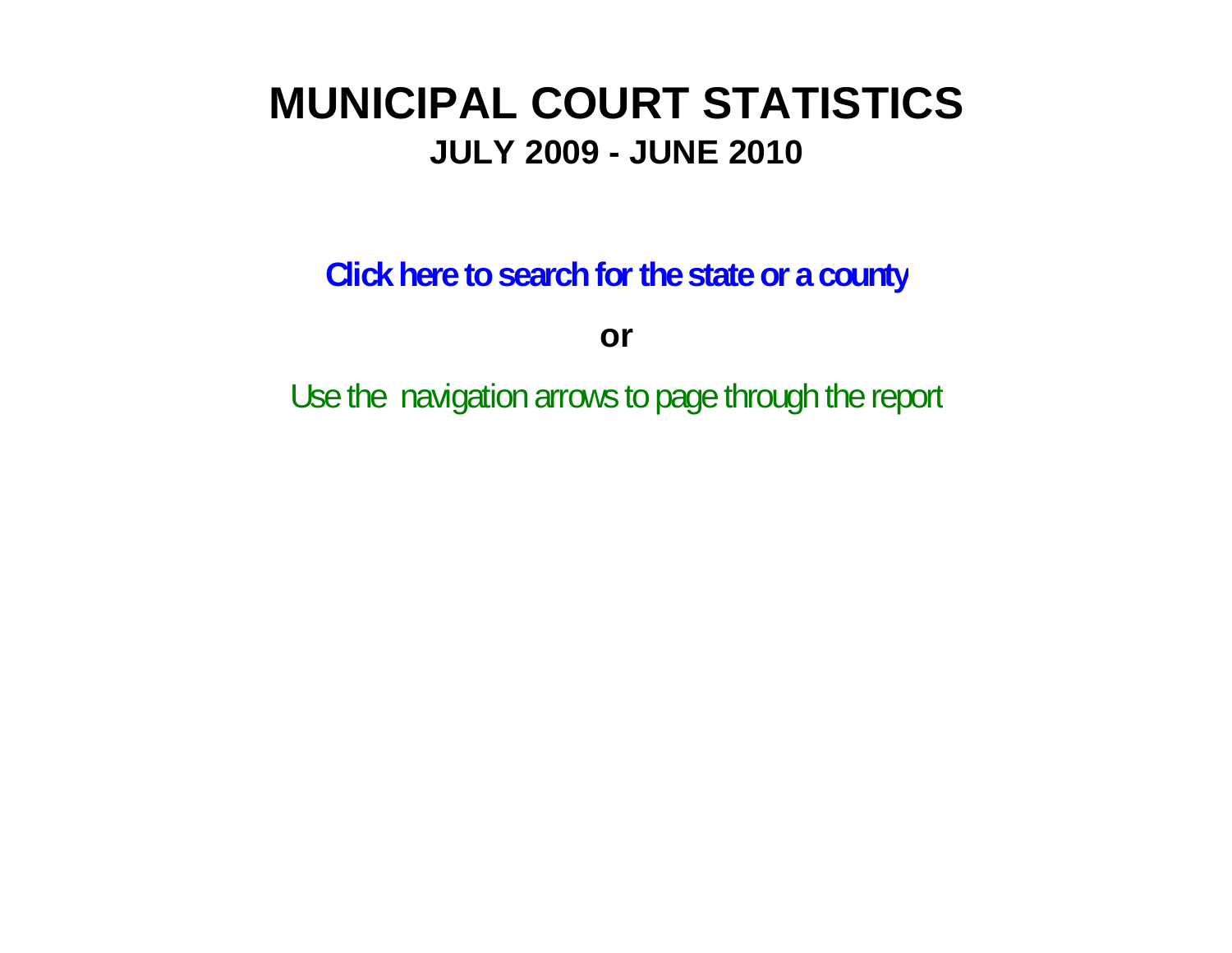## **MUNICIPAL COURT STATISTICS JULY 2009 - JUNE 2010 STATE**

|                                  |                    | D.P. &    | Other           | <b>Criminal</b> |        | <b>Traffic</b> |                | <b>Traffic</b> | Grand        |
|----------------------------------|--------------------|-----------|-----------------|-----------------|--------|----------------|----------------|----------------|--------------|
|                                  | <b>Indictables</b> | P.D.P.    | <b>Criminal</b> | <b>Total</b>    | D.W.I. | (moving)       | <b>Parking</b> | <b>Total</b>   | <b>Total</b> |
| Filings                          |                    |           |                 |                 |        |                |                |                |              |
| Jul 2008 - Jun 2009              | 205,095            | 421,845   | 294,089         | 921,029         | 37,597 | 2,691,642      | 2,658,995      | 5,388,234      | 6,309,263    |
| Jul 2009 - Jun 2010              | 200,260            | 436,833   | 287,045         | 924,138         | 36,064 | 2,607,893      | 2,511,595      | 5,155,552      | 6,079,690    |
| % Change                         | $-2%$              | 4%        | $-2%$           | 0%              | $-4%$  | $-3%$          | $-6%$          | $-4%$          | $-4%$        |
| <b>Resolutions</b>               |                    |           |                 |                 |        |                |                |                |              |
| Jul 2008 - Jun 2009              | 199.874            | 377.924   | 317.587         | 895,385         | 41.547 | 2,740,592      | 2,730,797      | 5,512,936      | 6,408,321    |
| Jul 2009 - Jun 2010              | 194,959            | 375,835   | 305,289         | 876,083         | 37,102 | 2,600,562      | 2,534,443      | 5,172,107      | 6,048,190    |
| % Change                         | $-2%$              | $-1%$     | $-4%$           | $-2%$           | $-11%$ | $-5%$          | $-7%$          | -6%            | $-6%$        |
| <b>Clearance</b>                 |                    |           |                 |                 |        |                |                |                |              |
| Jul 2008 - Jun 2009              | $-5,221$           | $-43,921$ | 23,498          | $-25,644$       | 3,950  | 48,950         | 71,802         | 124,702        | 99,058       |
| Jul 2009 - Jun 2010              | $-5,301$           | $-60,998$ | 18,244          | $-48,055$       | 1,038  | $-7,331$       | 22,848         | 16,555         | $-31,500$    |
| <b>Clearance Percent</b>         |                    |           |                 |                 |        |                |                |                |              |
| Jul 2008 - Jun 2009              | 97%                | 90%       | 108%            | 97%             | 111%   | 102%           | 103%           | 102%           | 102%         |
| Jul 2009 - Jun 2010              | 97%                | 86%       | 106%            | 95%             | 103%   | 100%           | 101%           | 100%           | 99%          |
| <b>Backlog</b>                   |                    |           |                 |                 |        |                |                |                |              |
| <b>June 2009</b>                 | 441                | 38,247    | 20,202          | 58,890          | 3,522  | 77,196         | 266,191        | 346,909        | 405,799      |
| June 2010                        | 570                | 38,279    | 21,078          | 59,927          | 3,160  | 66,699         | 261,974        | 331,833        | 391,760      |
| % Change                         | 29%                | 0%        | 4%              | 2%              | $-10%$ | $-14%$         | $-2%$          | $-4%$          | $-3%$        |
| <b>Backlog/100 Mthly Filings</b> |                    |           |                 |                 |        |                |                |                |              |
| <b>June 2009</b>                 | 3                  | 109       | 82              | 77              | 112    | 34             | 120            | 77             | 77           |
| June 2010                        | 3                  | 105       | 88              | 78              | 105    | 31             | 125            | 77             | 77           |
| % Change                         | 32%                | $-3%$     | 7%              | 1%              | $-6%$  | $-11%$         | 4%             | 0%             | 0%           |
| <b>Backlog Percent</b>           |                    |           |                 |                 |        |                |                |                |              |
| <b>June 2009</b>                 | 33%                | 55%       | 39%             | 48%             | 45%    | 27%            | 57%            | 46%            | 46%          |
| June 2010                        | 34%                | 54%       | 43%             | 49%             | 43%    | 23%            | 56%            | 43%            | 44%          |
| <b>Active Pending</b>            |                    |           |                 |                 |        |                |                |                |              |
| <b>June 2009</b>                 | 1,326              | 69,421    | 51,297          | 122,044         | 7,843  | 285,512        | 467,526        | 760,881        | 882,925      |
| June 2010                        | 1,680              | 71,367    | 49,212          | 122,259         | 7,406  | 291,360        | 469,550        | 768,316        | 890,575      |
| % Change                         | 27%                | 3%        | $-4%$           | 0%              | $-6%$  | 2%             | 0%             | 1%             | 1%           |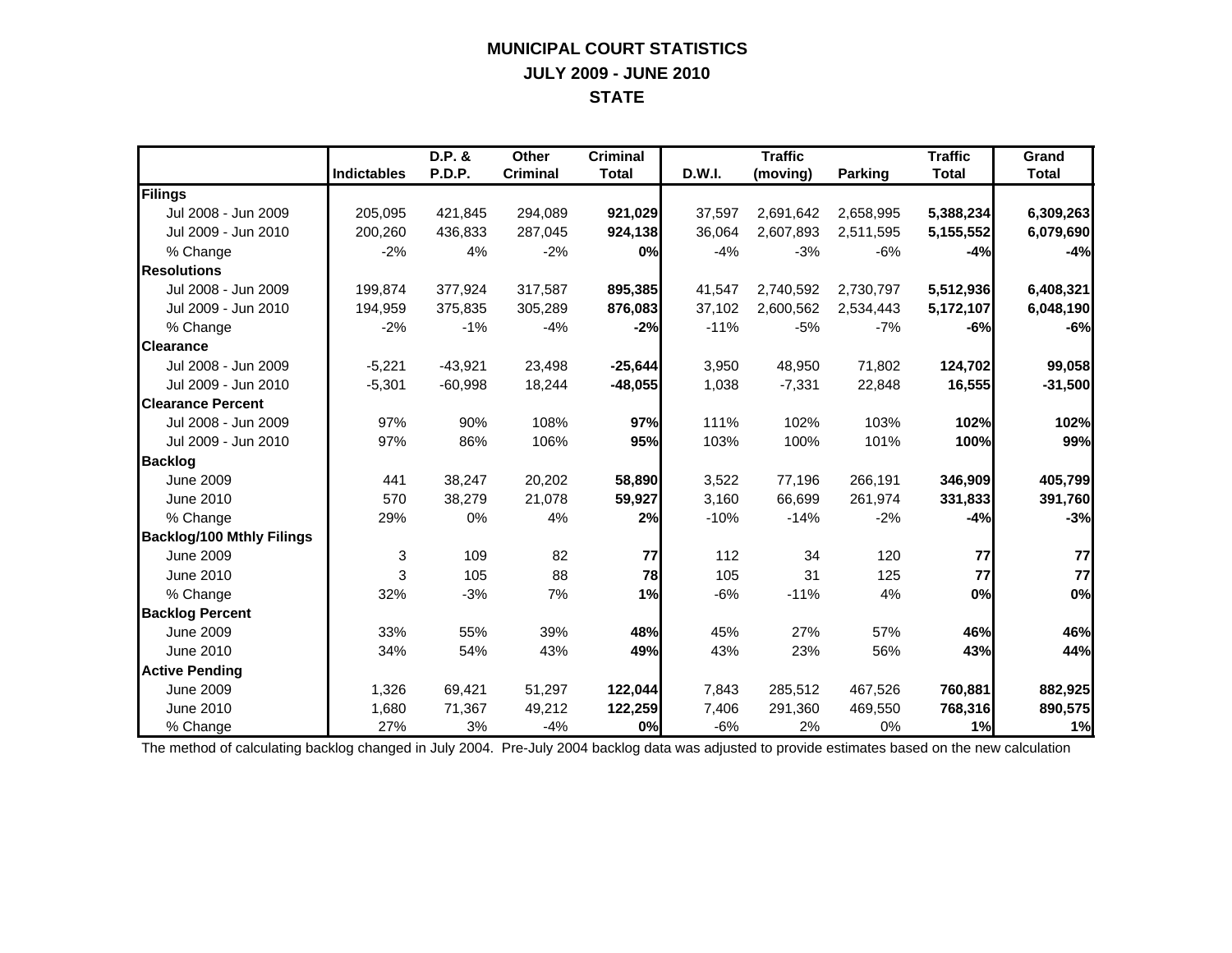### **MUNICIPAL COURT STATISTICSJULY 2009 - JUNE 2010 ATLANTIC COUNTY**

|                                  |                    | D.P. & | Other           | <b>Criminal</b> |        | <b>Traffic</b> |                | <b>Traffic</b> | Grand        |
|----------------------------------|--------------------|--------|-----------------|-----------------|--------|----------------|----------------|----------------|--------------|
|                                  | <b>Indictables</b> | P.D.P. | <b>Criminal</b> | <b>Total</b>    | D.W.I. | (moving)       | <b>Parking</b> | <b>Total</b>   | <b>Total</b> |
| Filings                          |                    |        |                 |                 |        |                |                |                |              |
| Jul 2008 - Jun 2009              | 11,726             | 21,952 | 6,896           | 40,574          | 2,591  | 105,293        | 29,125         | 137,009        | 177,583      |
| Jul 2009 - Jun 2010              | 11,066             | 21,773 | 4,883           | 37,722          | 2,401  | 89,973         | 25,111         | 117,485        | 155,207      |
| % Change                         | $-6%$              | $-1%$  | $-29%$          | $-7%$           | $-7%$  | $-15%$         | $-14%$         | $-14%$         | $-13%$       |
| <b>Resolutions</b>               |                    |        |                 |                 |        |                |                |                |              |
| Jul 2008 - Jun 2009              | 11,487             | 22,049 | 6,347           | 39,883          | 2,669  | 106,828        | 28,604         | 138,101        | 177,984      |
| Jul 2009 - Jun 2010              | 10,846             | 21,760 | 5,257           | 37,863          | 2,444  | 91,162         | 25,584         | 119,190        | 157,053      |
| % Change                         | $-6%$              | $-1%$  | $-17%$          | $-5%$           | $-8%$  | $-15%$         | $-11%$         | $-14%$         | $-12%$       |
| <b>Clearance</b>                 |                    |        |                 |                 |        |                |                |                |              |
| Jul 2008 - Jun 2009              | $-239$             | 97     | $-549$          | $-691$          | 78     | 1,535          | $-521$         | 1,092          | 401          |
| Jul 2009 - Jun 2010              | $-220$             | $-13$  | 374             | 141             | 43     | 1,189          | 473            | 1,705          | 1,846        |
| <b>Clearance Percent</b>         |                    |        |                 |                 |        |                |                |                |              |
| Jul 2008 - Jun 2009              | 98%                | 100%   | 92%             | 98%             | 103%   | 101%           | 98%            | 101%           | 100%         |
| Jul 2009 - Jun 2010              | 98%                | 100%   | 108%            | 100%            | 102%   | 101%           | 102%           | 101%           | 101%         |
| <b>Backlog</b>                   |                    |        |                 |                 |        |                |                |                |              |
| <b>June 2009</b>                 | $\overline{4}$     | 1,168  | 312             | 1,484           | 116    | 1,608          | 1,068          | 2,792          | 4,276        |
| June 2010                        | 19                 | 1,364  | 244             | 1,627           | 128    | 1,431          | 1,027          | 2,586          | 4,213        |
| % Change                         | 375%               | 17%    | $-22%$          | 10%             | 10%    | $-11%$         | $-4%$          | $-7%$          | $-1%$        |
| <b>Backlog/100 Mthly Filings</b> |                    |        |                 |                 |        |                |                |                |              |
| <b>June 2009</b>                 | $\mathbf 0$        | 64     | 54              | 44              | 54     | 18             | 44             | 24             | 29           |
| June 2010                        | $\overline{2}$     | 75     | 60              | 52              | 64     | 19             | 49             | 26             | 33           |
| % Change                         | 403%               | 18%    | 10%             | 18%             | 19%    | 4%             | 12%            | 8%             | 13%          |
| <b>Backlog Percent</b>           |                    |        |                 |                 |        |                |                |                |              |
| June 2009                        | 13%                | 42%    | 32%             | 39%             | 28%    | 17%            | 36%            | 22%            | 26%          |
| June 2010                        | 25%                | 48%    | 30%             | 43%             | 32%    | 17%            | 35%            | 22%            | 27%          |
| <b>Active Pending</b>            |                    |        |                 |                 |        |                |                |                |              |
| <b>June 2009</b>                 | 30                 | 2,806  | 966             | 3,802           | 420    | 9,269          | 2,979          | 12,668         | 16,470       |
| June 2010                        | 75                 | 2,867  | 813             | 3,755           | 395    | 8,430          | 2,963          | 11,788         | 15,543       |
| % Change                         | 150%               | 2%     | $-16%$          | $-1%$           | $-6%$  | $-9%$          | $-1%$          | $-7%$          | $-6%$        |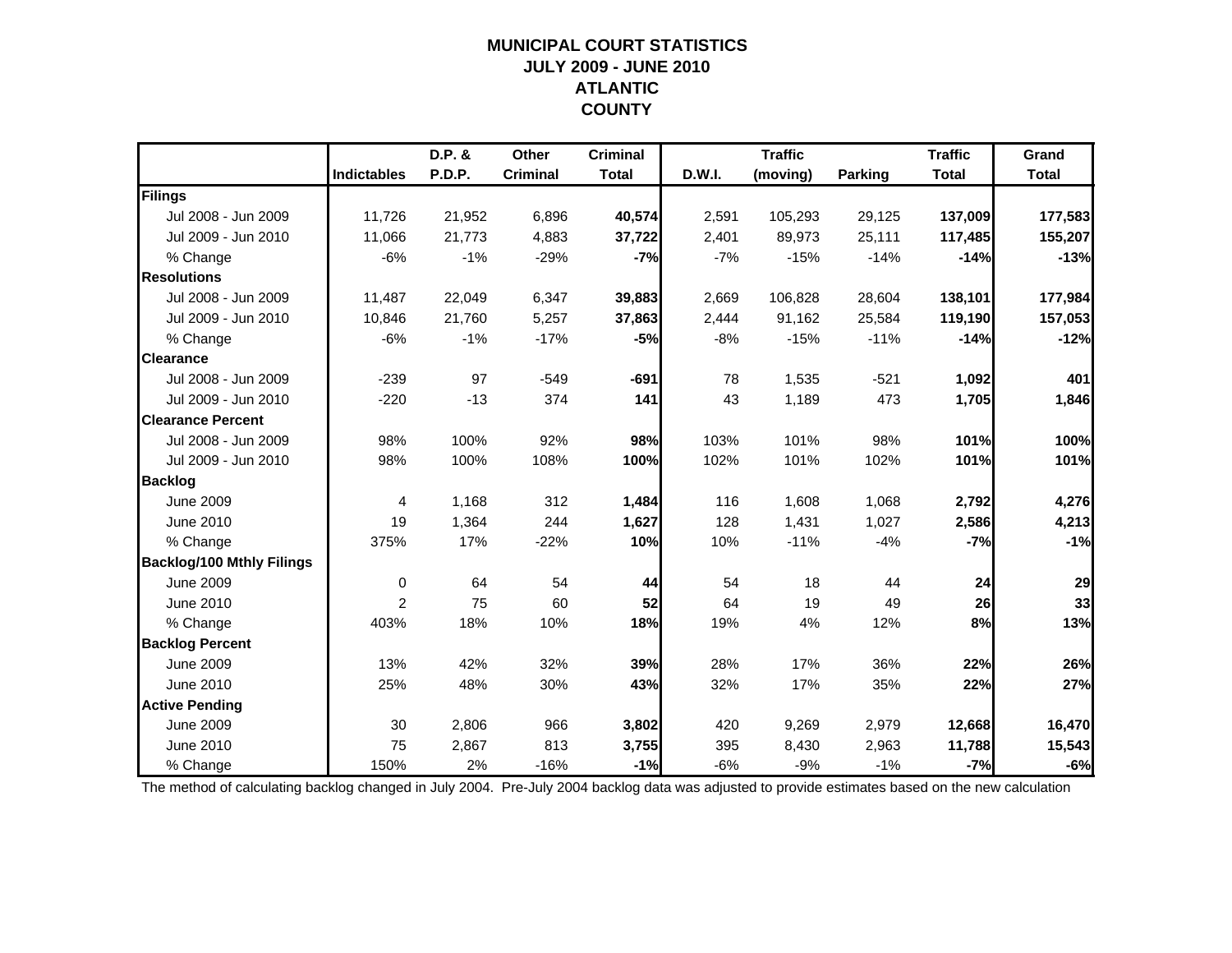### **MUNICIPAL COURT STATISTICSJULY 2009 - JUNE 2010 BERGEN COUNTY**

|                                  |                    | D.P. &    | Other           | <b>Criminal</b> |        | <b>Traffic</b> |                | <b>Traffic</b> | Grand        |
|----------------------------------|--------------------|-----------|-----------------|-----------------|--------|----------------|----------------|----------------|--------------|
|                                  | <b>Indictables</b> | P.D.P.    | <b>Criminal</b> | <b>Total</b>    | D.W.I. | (moving)       | <b>Parking</b> | <b>Total</b>   | <b>Total</b> |
| Filings                          |                    |           |                 |                 |        |                |                |                |              |
| Jul 2008 - Jun 2009              | 11,879             | 36,946    | 12,675          | 61,500          | 3,100  | 313,603        | 284,533        | 601,236        | 662,736      |
| Jul 2009 - Jun 2010              | 11,331             | 36,895    | 13,119          | 61,345          | 2,941  | 291,994        | 261,837        | 556,772        | 618,117      |
| % Change                         | $-5%$              | 0%        | 4%              | 0%              | $-5%$  | $-7%$          | $-8%$          | $-7%$          | $-7%$        |
| <b>Resolutions</b>               |                    |           |                 |                 |        |                |                |                |              |
| Jul 2008 - Jun 2009              | 11.433             | 23,536    | 13,135          | 48,104          | 3,138  | 324,183        | 284,152        | 611,473        | 659,577      |
| Jul 2009 - Jun 2010              | 10,946             | 21,858    | 14,183          | 46,987          | 2,957  | 295,172        | 262,603        | 560,732        | 607,719      |
| % Change                         | $-4%$              | $-7%$     | 8%              | $-2%$           | $-6%$  | $-9%$          | $-8%$          | $-8%$          | $-8%$        |
| <b>Clearance</b>                 |                    |           |                 |                 |        |                |                |                |              |
| Jul 2008 - Jun 2009              | $-446$             | $-13,410$ | 460             | $-13,396$       | 38     | 10,580         | $-381$         | 10,237         | $-3,159$     |
| Jul 2009 - Jun 2010              | $-385$             | $-15,037$ | 1,064           | $-14,358$       | 16     | 3,178          | 766            | 3,960          | $-10,398$    |
| <b>Clearance Percent</b>         |                    |           |                 |                 |        |                |                |                |              |
| Jul 2008 - Jun 2009              | 96%                | 64%       | 104%            | 78%             | 101%   | 103%           | 100%           | 102%           | 100%         |
| Jul 2009 - Jun 2010              | 97%                | 59%       | 108%            | 77%             | 101%   | 101%           | 100%           | 101%           | 98%          |
| <b>Backlog</b>                   |                    |           |                 |                 |        |                |                |                |              |
| <b>June 2009</b>                 | 79                 | 4,731     | 1,877           | 6,687           | 332    | 15,943         | 24,895         | 41,170         | 47,857       |
| June 2010                        | 109                | 4,408     | 1,539           | 6,056           | 355    | 9,793          | 22,555         | 32,703         | 38,759       |
| % Change                         | 38%                | $-7%$     | $-18%$          | $-9%$           | 7%     | $-39%$         | $-9%$          | $-21%$         | $-19%$       |
| <b>Backlog/100 Mthly Filings</b> |                    |           |                 |                 |        |                |                |                |              |
| <b>June 2009</b>                 | 8                  | 154       | 178             | 130             | 129    | 61             | 105            | 82             | 87           |
| June 2010                        | 12                 | 143       | 141             | 118             | 145    | 40             | 103            | 70             | 75           |
| % Change                         | 45%                | $-7%$     | $-21%$          | $-9%$           | 13%    | $-34%$         | $-2%$          | $-14%$         | $-13%$       |
| <b>Backlog Percent</b>           |                    |           |                 |                 |        |                |                |                |              |
| <b>June 2009</b>                 | 42%                | 71%       | 57%             | 66%             | 47%    | 38%            | 56%            | 47%            | 49%          |
| June 2010                        | 47%                | 66%       | 56%             | 63%             | 48%    | 25%            | 55%            | 41%            | 43%          |
| <b>Active Pending</b>            |                    |           |                 |                 |        |                |                |                |              |
| <b>June 2009</b>                 | 186                | 6.636     | 3,316           | 10,138          | 705    | 41,692         | 44,534         | 86,931         | 97,069       |
| June 2010                        | 234                | 6,667     | 2,747           | 9,648           | 746    | 38,595         | 41,089         | 80,430         | 90,078       |
| % Change                         | 26%                | 0%        | $-17%$          | $-5%$           | 6%     | $-7%$          | $-8%$          | $-7%$          | $-7%$        |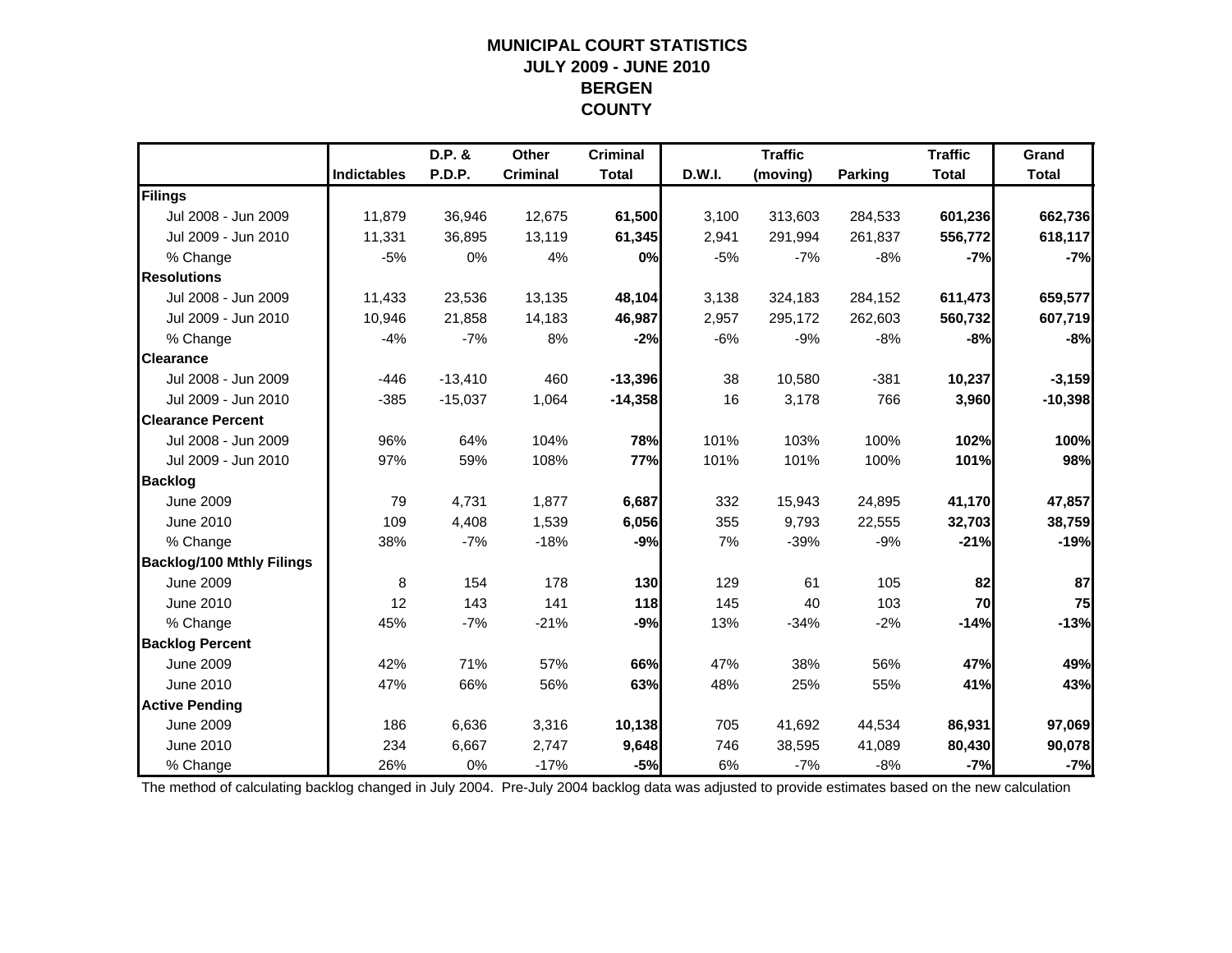### **MUNICIPAL COURT STATISTICSJULY 2009 - JUNE 2010 BURLINGTON COUNTY**

|                                  |                    | D.P. &        | Other           | <b>Criminal</b> |        | <b>Traffic</b> |                | <b>Traffic</b> | Grand        |
|----------------------------------|--------------------|---------------|-----------------|-----------------|--------|----------------|----------------|----------------|--------------|
|                                  | <b>Indictables</b> | <b>P.D.P.</b> | <b>Criminal</b> | <b>Total</b>    | D.W.I. | (moving)       | <b>Parking</b> | <b>Total</b>   | <b>Total</b> |
| Filings                          |                    |               |                 |                 |        |                |                |                |              |
| Jul 2008 - Jun 2009              | 8,113              | 19,693        | 10,264          | 38,070          | 2,664  | 176,147        | 10,891         | 189,702        | 227,772      |
| Jul 2009 - Jun 2010              | 7,768              | 18,389        | 7,729           | 33,886          | 2,419  | 162,901        | 8,482          | 173,802        | 207,688      |
| % Change                         | $-4%$              | $-7%$         | $-25%$          | $-11%$          | $-9%$  | $-8%$          | $-22%$         | $-8%$          | $-9%$        |
| <b>Resolutions</b>               |                    |               |                 |                 |        |                |                |                |              |
| Jul 2008 - Jun 2009              | 8,035              | 20,086        | 12,857          | 40,978          | 2,996  | 178,048        | 11,896         | 192,940        | 233,918      |
| Jul 2009 - Jun 2010              | 7,403              | 18,949        | 10,215          | 36,567          | 2,548  | 163,456        | 8,508          | 174,512        | 211,079      |
| % Change                         | $-8%$              | $-6%$         | $-21%$          | $-11%$          | $-15%$ | $-8%$          | $-28%$         | $-10%$         | $-10%$       |
| <b>Clearance</b>                 |                    |               |                 |                 |        |                |                |                |              |
| Jul 2008 - Jun 2009              | $-78$              | 393           | 2,593           | 2,908           | 332    | 1,901          | 1,005          | 3,238          | 6,146        |
| Jul 2009 - Jun 2010              | $-365$             | 560           | 2,486           | 2,681           | 129    | 555            | 26             | 710            | 3,391        |
| <b>Clearance Percent</b>         |                    |               |                 |                 |        |                |                |                |              |
| Jul 2008 - Jun 2009              | 99%                | 102%          | 125%            | 108%            | 112%   | 101%           | 109%           | 102%           | 103%         |
| Jul 2009 - Jun 2010              | 95%                | 103%          | 132%            | 108%            | 105%   | 100%           | 100%           | 100%           | 102%         |
| <b>Backlog</b>                   |                    |               |                 |                 |        |                |                |                |              |
| <b>June 2009</b>                 | 0                  | 1,458         | 625             | 2,083           | 192    | 2,427          | 322            | 2,941          | 5,024        |
| June 2010                        | 6                  | 1,350         | 434             | 1,790           | 191    | 2,437          | 349            | 2,977          | 4,767        |
| % Change                         |                    | $-7%$         | $-31%$          | $-14%$          | $-1%$  | 0%             | 8%             | 1%             | $-5%$        |
| <b>Backlog/100 Mthly Filings</b> |                    |               |                 |                 |        |                |                |                |              |
| <b>June 2009</b>                 | 0                  | 89            | 73              | 66              | 86     | 17             | 35             | 19             | 26           |
| June 2010                        | 1                  | 88            | 67              | 63              | 95     | 18             | 49             | 21             | 28           |
| % Change                         |                    | $-1%$         | $-8%$           | $-3%$           | 10%    | 9%             | 39%            | 10%            | 4%           |
| <b>Backlog Percent</b>           |                    |               |                 |                 |        |                |                |                |              |
| <b>June 2009</b>                 | 0%                 | 44%           | 40%             | 43%             | 35%    | 16%            | 31%            | 17%            | 23%          |
| June 2010                        | 5%                 | 47%           | 34%             | 42%             | 41%    | 16%            | 36%            | 18%            | 23%          |
| <b>Active Pending</b>            |                    |               |                 |                 |        |                |                |                |              |
| <b>June 2009</b>                 | 15                 | 3,300         | 1,576           | 4,891           | 541    | 15,512         | 1,037          | 17,090         | 21,981       |
| June 2010                        | 129                | 2,857         | 1,281           | 4,267           | 465    | 14,872         | 980            | 16,317         | 20,584       |
| % Change                         | 760%               | $-13%$        | $-19%$          | $-13%$          | $-14%$ | $-4%$          | $-5%$          | $-5%$          | $-6%$        |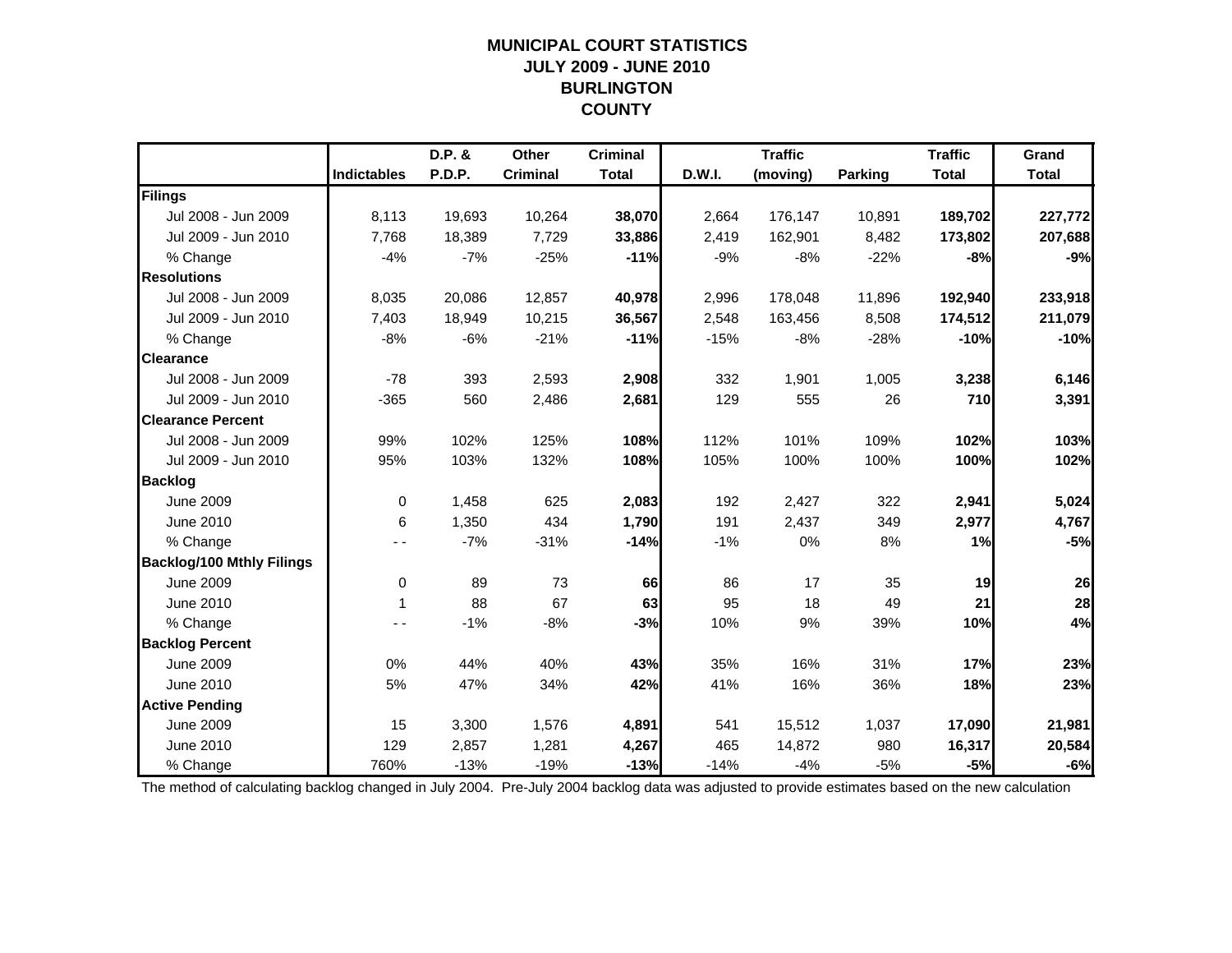#### **MUNICIPAL COURT STATISTICSJULY 2009 - JUNE 2010 CAMDEN COUNTY**

|                                                                                                |                    | D.P. & | Other           | <b>Criminal</b> |        | <b>Traffic</b> |         | <b>Traffic</b> | Grand        |
|------------------------------------------------------------------------------------------------|--------------------|--------|-----------------|-----------------|--------|----------------|---------|----------------|--------------|
|                                                                                                | <b>Indictables</b> | P.D.P. | <b>Criminal</b> | <b>Total</b>    | D.W.I. | (moving)       | Parking | <b>Total</b>   | <b>Total</b> |
| Filings                                                                                        |                    |        |                 |                 |        |                |         |                |              |
| Jul 2008 - Jun 2009                                                                            | 18.689             | 38,734 | 23,704          | 81,127          | 3,617  | 207,449        | 71,680  | 282,746        | 363,873      |
| Jul 2009 - Jun 2010                                                                            | 18,291             | 38,515 | 21,162          | 77,968          | 3,175  | 189,271        | 73,904  | 266,350        | 344,318      |
| % Change                                                                                       | $-2%$              | $-1%$  | $-11%$          | $-4%$           | $-12%$ | $-9%$          | 3%      | $-6%$          | $-5%$        |
| <b>Resolutions</b>                                                                             |                    |        |                 |                 |        |                |         |                |              |
| Jul 2008 - Jun 2009                                                                            | 18,174             | 42,667 | 30,843          | 91,684          | 4,014  | 210,940        | 72,316  | 287,270        | 378,954      |
| Jul 2009 - Jun 2010                                                                            | 17,705             | 37,699 | 26,248          | 81,652          | 3,344  | 192,415        | 75,278  | 271,037        | 352,689      |
| % Change                                                                                       | $-3%$              | $-12%$ | $-15%$          | $-11%$          | $-17%$ | $-9%$          | 4%      | $-6%$          | $-7%$        |
| <b>Clearance</b>                                                                               |                    |        |                 |                 |        |                |         |                |              |
| Jul 2008 - Jun 2009                                                                            | $-515$             | 3,933  | 7,139           | 10,557          | 397    | 3,491          | 636     | 4,524          | 15,081       |
| Jul 2009 - Jun 2010                                                                            | $-586$             | $-816$ | 5,086           | 3,684           | 169    | 3,144          | 1,374   | 4,687          | 8,371        |
| <b>Clearance Percent</b>                                                                       |                    |        |                 |                 |        |                |         |                |              |
| Jul 2008 - Jun 2009                                                                            | 97%                | 110%   | 130%            | 113%            | 111%   | 102%           | 101%    | 102%           | 104%         |
| Jul 2009 - Jun 2010                                                                            | 97%                | 98%    | 124%            | 105%            | 105%   | 102%           | 102%    | 102%           | 102%         |
| <b>Backlog</b>                                                                                 |                    |        |                 |                 |        |                |         |                |              |
| <b>June 2009</b>                                                                               | 49                 | 2,137  | 1,378           | 3,564           | 275    | 4,410          | 4,558   | 9,243          | 12,807       |
| June 2010                                                                                      | 53                 | 2,071  | 1,468           | 3,592           | 229    | 3,414          | 3,359   | 7,002          | 10,594       |
| % Change                                                                                       | 8%                 | $-3%$  | 7%              | 1%              | $-17%$ | $-23%$         | $-26%$  | $-24%$         | $-17%$       |
| <b>Backlog/100 Mthly Filings</b>                                                               |                    |        |                 |                 |        |                |         |                |              |
| <b>June 2009</b>                                                                               | 3                  | 66     | 70              | 53              | 91     | 26             | 76      | 39             | 42           |
| June 2010                                                                                      | 3                  | 65     | 83              | 55              | 87     | 22             | 55      | 32             | 37           |
| % Change                                                                                       | 11%                | $-3%$  | 19%             | 5%              | $-5%$  | $-15%$         | $-29%$  | $-20%$         | $-13%$       |
| <b>Backlog Percent</b>                                                                         |                    |        |                 |                 |        |                |         |                |              |
| <b>June 2009</b>                                                                               | 48%                | 42%    | 33%             | 38%             | 43%    | 21%            | 41%     | 29%            | 31%          |
| June 2010                                                                                      | 40%                | 36%    | 37%             | 37%             | 40%    | 20%            | 36%     | 26%            | 28%          |
| <b>Active Pending</b>                                                                          |                    |        |                 |                 |        |                |         |                |              |
| <b>June 2009</b>                                                                               | 103                | 5,109  | 4,210           | 9,422           | 635    | 20,541         | 11,226  | 32,402         | 41,824       |
| June 2010                                                                                      | 131                | 5,724  | 3,967           | 9,822           | 568    | 17,462         | 9,363   | 27,393         | 37,215       |
| % Change                                                                                       | 27%                | 12%    | $-6%$           | 4%              | $-11%$ | $-15%$         | $-17%$  | $-15%$         | $-11%$       |
| Note: Camden DWI backlog includes 11 charges in Pennsauken that are involved in Alcotest test. |                    |        |                 |                 |        |                |         |                |              |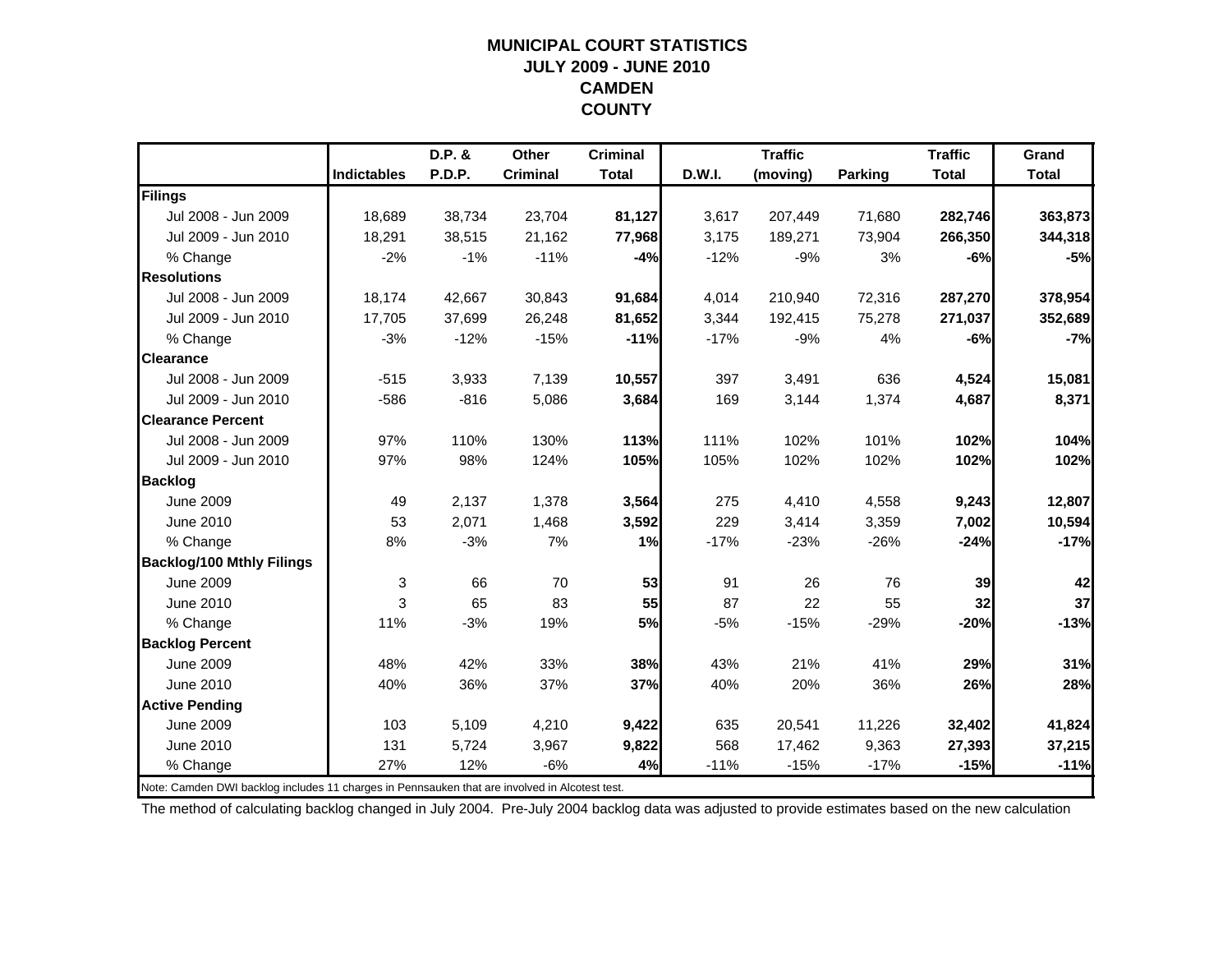### **MUNICIPAL COURT STATISTICSJULY 2009 - JUNE 2010 CAPE MAY COUNTY**

|                                  |                    | D.P. & | Other           | <b>Criminal</b> |        | <b>Traffic</b> |                | <b>Traffic</b> | Grand        |
|----------------------------------|--------------------|--------|-----------------|-----------------|--------|----------------|----------------|----------------|--------------|
|                                  | <b>Indictables</b> | P.D.P. | <b>Criminal</b> | <b>Total</b>    | D.W.I. | (moving)       | <b>Parking</b> | <b>Total</b>   | <b>Total</b> |
| Filings                          |                    |        |                 |                 |        |                |                |                |              |
| Jul 2008 - Jun 2009              | 3,383              | 6,421  | 7,790           | 17,594          | 1,096  | 30,167         | 43,201         | 74,464         | 92,058       |
| Jul 2009 - Jun 2010              | 3,391              | 6,893  | 6,791           | 17,075          | 847    | 26,725         | 47,270         | 74,842         | 91,917       |
| % Change                         | 0%                 | 7%     | $-13%$          | $-3%$           | $-23%$ | $-11%$         | 9%             | 1%             | 0%           |
| <b>Resolutions</b>               |                    |        |                 |                 |        |                |                |                |              |
| Jul 2008 - Jun 2009              | 3,336              | 5,894  | 8,556           | 17,786          | 1,131  | 30,475         | 44,599         | 76,205         | 93,991       |
| Jul 2009 - Jun 2010              | 3,340              | 5,978  | 7,614           | 16,932          | 926    | 26,768         | 47,049         | 74,743         | 91,675       |
| % Change                         | 0%                 | 1%     | $-11%$          | $-5%$           | $-18%$ | $-12%$         | 5%             | $-2%$          | $-2%$        |
| <b>Clearance</b>                 |                    |        |                 |                 |        |                |                |                |              |
| Jul 2008 - Jun 2009              | $-47$              | $-527$ | 766             | 192             | 35     | 308            | 1,398          | 1,741          | 1,933        |
| Jul 2009 - Jun 2010              | $-51$              | $-915$ | 823             | $-143$          | 79     | 43             | $-221$         | $-99$          | $-242$       |
| <b>Clearance Percent</b>         |                    |        |                 |                 |        |                |                |                |              |
| Jul 2008 - Jun 2009              | 99%                | 92%    | 110%            | 101%            | 103%   | 101%           | 103%           | 102%           | 102%         |
| Jul 2009 - Jun 2010              | 98%                | 87%    | 112%            | 99%             | 109%   | 100%           | 100%           | 100%           | 100%         |
| <b>Backlog</b>                   |                    |        |                 |                 |        |                |                |                |              |
| <b>June 2009</b>                 | $\mathbf 1$        | 222    | 73              | 296             | 76     | 573            | 2,424          | 3,073          | 3,369        |
| June 2010                        | $\Omega$           | 206    | 76              | 282             | 44     | 482            | 2,647          | 3,173          | 3,455        |
| % Change                         | $-100%$            | $-7%$  | 4%              | $-5%$           | $-42%$ | $-16%$         | 9%             | 3%             | 3%           |
| <b>Backlog/100 Mthly Filings</b> |                    |        |                 |                 |        |                |                |                |              |
| <b>June 2009</b>                 | 0                  | 41     | 11              | 20              | 83     | 23             | 67             | 50             | 44           |
| June 2010                        | $\Omega$           | 36     | 13              | 20              | 62     | 22             | 67             | 51             | 45           |
| % Change                         | $-100%$            | $-14%$ | 19%             | $-2%$           | $-25%$ | $-5%$          | 0%             | 3%             | 3%           |
| <b>Backlog Percent</b>           |                    |        |                 |                 |        |                |                |                |              |
| <b>June 2009</b>                 | 5%                 | 25%    | 7%              | 15%             | 32%    | 17%            | 29%            | 25%            | 24%          |
| June 2010                        | 0%                 | 24%    | 9%              | 17%             | 26%    | 15%            | 32%            | 27%            | 26%          |
| <b>Active Pending</b>            |                    |        |                 |                 |        |                |                |                |              |
| <b>June 2009</b>                 | 19                 | 888    | 1,058           | 1,965           | 241    | 3,356          | 8,472          | 12,069         | 14,034       |
| June 2010                        | 9                  | 860    | 829             | 1,698           | 169    | 3,255          | 8,402          | 11,826         | 13,524       |
| % Change                         | $-53%$             | $-3%$  | $-22%$          | $-14%$          | $-30%$ | $-3%$          | $-1%$          | $-2%$          | $-4%$        |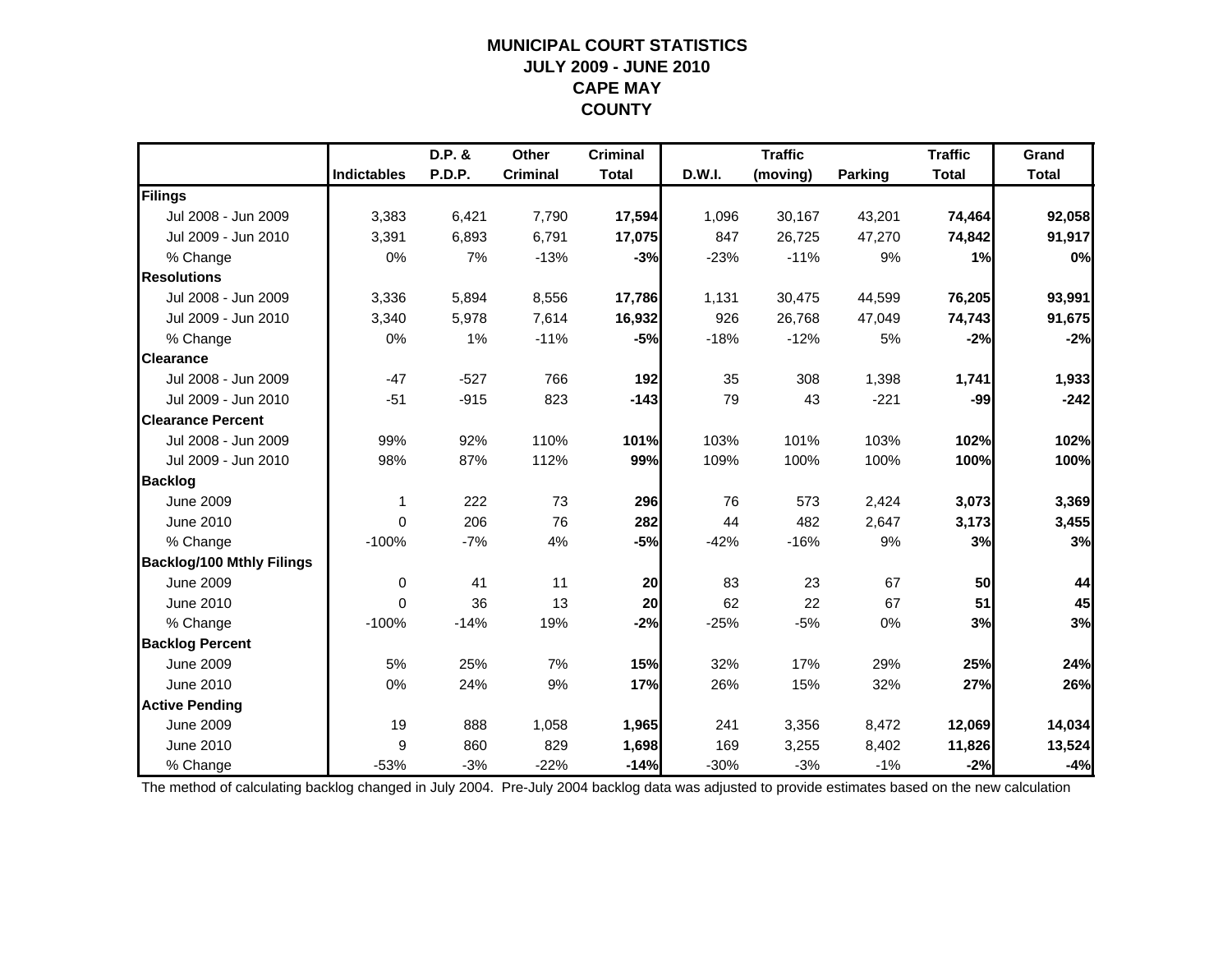### **MUNICIPAL COURT STATISTICSJULY 2009 - JUNE 2010 CUMBERLAND COUNTY**

|                                  |                    | D.P. &        | Other           | <b>Criminal</b> |        | <b>Traffic</b> |                | <b>Traffic</b> | Grand        |
|----------------------------------|--------------------|---------------|-----------------|-----------------|--------|----------------|----------------|----------------|--------------|
|                                  | <b>Indictables</b> | <b>P.D.P.</b> | <b>Criminal</b> | <b>Total</b>    | D.W.I. | (moving)       | <b>Parking</b> | <b>Total</b>   | <b>Total</b> |
| Filings                          |                    |               |                 |                 |        |                |                |                |              |
| Jul 2008 - Jun 2009              | 7,589              | 16,475        | 5,189           | 29,253          | 1,055  | 41,330         | 5,583          | 47,968         | 77,221       |
| Jul 2009 - Jun 2010              | 8,002              | 18,094        | 4,281           | 30,377          | 1,017  | 37,701         | 5,791          | 44,509         | 74,886       |
| % Change                         | 5%                 | 10%           | $-17%$          | 4%              | $-4%$  | $-9%$          | 4%             | $-7%$          | $-3%$        |
| <b>Resolutions</b>               |                    |               |                 |                 |        |                |                |                |              |
| Jul 2008 - Jun 2009              | 7,513              | 14,007        | 5,721           | 27,241          | 1,103  | 41,098         | 5,634          | 47,835         | 75,076       |
| Jul 2009 - Jun 2010              | 7,945              | 15,577        | 5,479           | 29,001          | 1,105  | 38,334         | 5,740          | 45,179         | 74,180       |
| % Change                         | 6%                 | 11%           | $-4%$           | 6%              | 0%     | $-7%$          | 2%             | $-6%$          | $-1%$        |
| <b>Clearance</b>                 |                    |               |                 |                 |        |                |                |                |              |
| Jul 2008 - Jun 2009              | $-76$              | $-2,468$      | 532             | $-2,012$        | 48     | $-232$         | 51             | $-133$         | $-2,145$     |
| Jul 2009 - Jun 2010              | $-57$              | $-2,517$      | 1,198           | $-1,376$        | 88     | 633            | $-51$          | 670            | $-706$       |
| <b>Clearance Percent</b>         |                    |               |                 |                 |        |                |                |                |              |
| Jul 2008 - Jun 2009              | 99%                | 85%           | 110%            | 93%             | 105%   | 99%            | 101%           | 100%           | 97%          |
| Jul 2009 - Jun 2010              | 99%                | 86%           | 128%            | 95%             | 109%   | 102%           | 99%            | 102%           | 99%          |
| <b>Backlog</b>                   |                    |               |                 |                 |        |                |                |                |              |
| <b>June 2009</b>                 | 18                 | 1,281         | 1,527           | 2,826           | 98     | 1,821          | 1,285          | 3,204          | 6,030        |
| <b>June 2010</b>                 | 21                 | 1,121         | 1,309           | 2,451           | 49     | 1,316          | 1,298          | 2,663          | 5,114        |
| % Change                         | 17%                | $-12%$        | $-14%$          | $-13%$          | $-50%$ | $-28%$         | 1%             | $-17%$         | $-15%$       |
| <b>Backlog/100 Mthly Filings</b> |                    |               |                 |                 |        |                |                |                |              |
| <b>June 2009</b>                 | 3                  | 93            | 353             | 116             | 111    | 53             | 276            | 80             | 94           |
| <b>June 2010</b>                 | 3                  | 74            | 367             | 97              | 58     | 42             | 269            | 72             | 82           |
| % Change                         | 11%                | $-20%$        | 4%              | $-16%$          | $-48%$ | $-21%$         | $-3%$          | $-10%$         | $-13%$       |
| <b>Backlog Percent</b>           |                    |               |                 |                 |        |                |                |                |              |
| <b>June 2009</b>                 | 26%                | 51%           | 75%             | 62%             | 54%    | 37%            | 77%            | 47%            | 53%          |
| June 2010                        | 46%                | 46%           | 77%             | 58%             | 33%    | 30%            | 82%            | 43%            | 49%          |
| <b>Active Pending</b>            |                    |               |                 |                 |        |                |                |                |              |
| <b>June 2009</b>                 | 69                 | 2,499         | 2,027           | 4,595           | 181    | 4,923          | 1,664          | 6,768          | 11,363       |
| June 2010                        | 46                 | 2,455         | 1,707           | 4,208           | 150    | 4,439          | 1,582          | 6,171          | 10,379       |
| % Change                         | $-33%$             | $-2%$         | $-16%$          | $-8%$           | $-17%$ | $-10%$         | $-5%$          | $-9%$          | $-9%$        |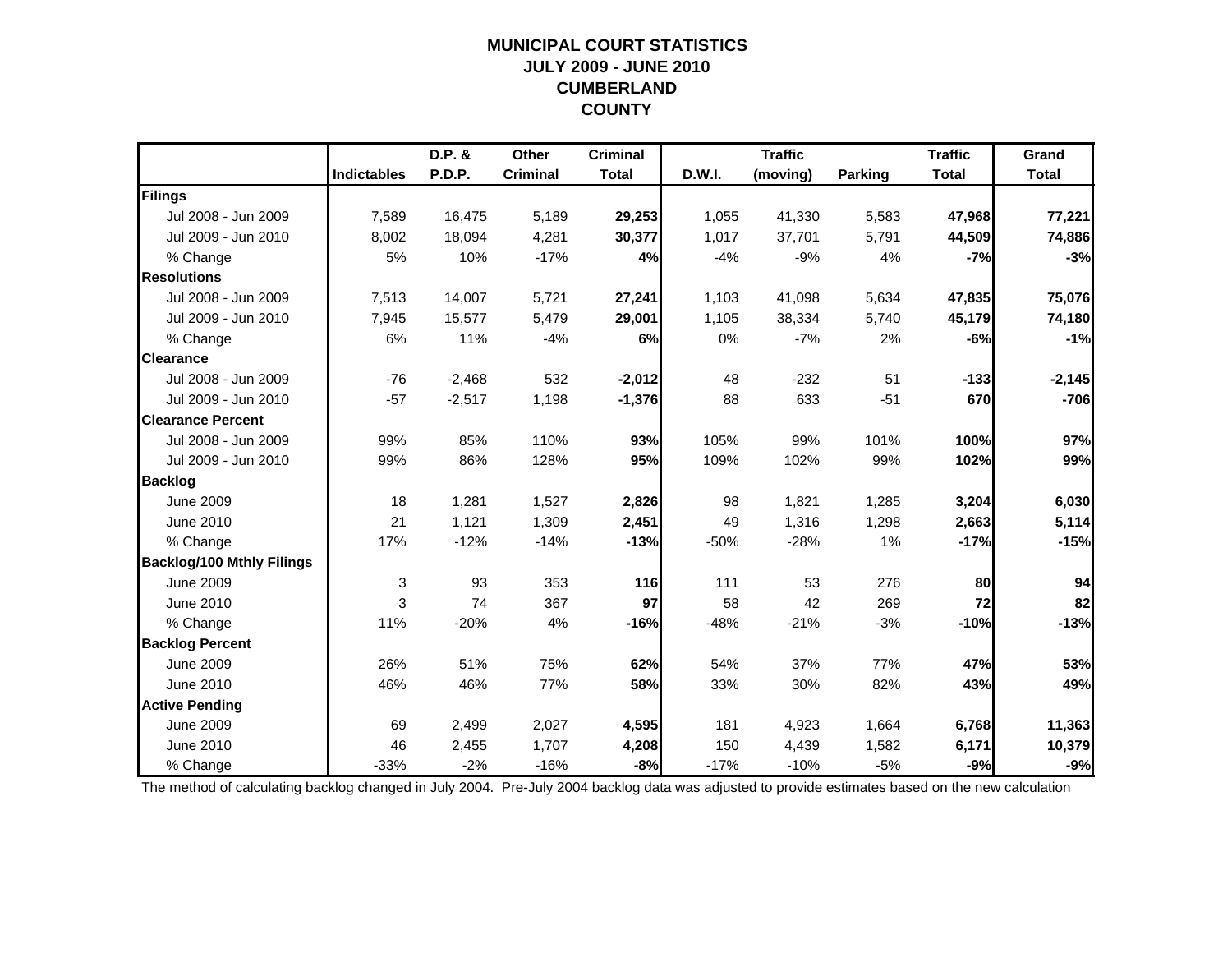### **MUNICIPAL COURT STATISTICSJULY 2009 - JUNE 2010 ESSEX COUNTY**

|                                  |                    | D.P. &   | Other           | <b>Criminal</b> |        | <b>Traffic</b> |                | <b>Traffic</b>  | Grand        |
|----------------------------------|--------------------|----------|-----------------|-----------------|--------|----------------|----------------|-----------------|--------------|
|                                  | <b>Indictables</b> | P.D.P.   | <b>Criminal</b> | <b>Total</b>    | D.W.I. | (moving)       | <b>Parking</b> | <b>Total</b>    | <b>Total</b> |
| Filings                          |                    |          |                 |                 |        |                |                |                 |              |
| Jul 2008 - Jun 2009              | 31,743             | 61,053   | 68,710          | 161,506         | 1,453  | 275,464        | 546,179        | 823,096         | 984,602      |
| Jul 2009 - Jun 2010              | 31,742             | 74,640   | 84,029          | 190,411         | 1,506  | 306,557        | 506,504        | 814,567         | 1,004,978    |
| % Change                         | 0%                 | 22%      | 22%             | 18%             | 4%     | 11%            | $-7%$          | $-1%$           | 2%           |
| <b>Resolutions</b>               |                    |          |                 |                 |        |                |                |                 |              |
| Jul 2008 - Jun 2009              | 30,387             | 57,333   | 67,815          | 155,535         | 1,498  | 275,674        | 572,848        | 850,020         | 1,005,555    |
| Jul 2009 - Jun 2010              | 30,463             | 66,218   | 75,744          | 172,425         | 1,510  | 295,915        | 520,713        | 818,138         | 990,563      |
| % Change                         | 0%                 | 15%      | 12%             | 11%             | 1%     | 7%             | $-9%$          | $-4%$           | $-1%$        |
| <b>Clearance</b>                 |                    |          |                 |                 |        |                |                |                 |              |
| Jul 2008 - Jun 2009              | $-1,356$           | $-3,720$ | $-895$          | $-5,971$        | 45     | 210            | 26,669         | 26,924          | 20,953       |
| Jul 2009 - Jun 2010              | $-1,279$           | $-8,422$ | $-8,285$        | $-17,986$       | 4      | $-10,642$      | 14,209         | 3,571           | $-14,415$    |
| <b>Clearance Percent</b>         |                    |          |                 |                 |        |                |                |                 |              |
| Jul 2008 - Jun 2009              | 96%                | 94%      | 99%             | 96%             | 103%   | 100%           | 105%           | 103%            | 102%         |
| Jul 2009 - Jun 2010              | 96%                | 89%      | 90%             | 91%             | 100%   | 97%            | 103%           | 100%            | 99%          |
| <b>Backlog</b>                   |                    |          |                 |                 |        |                |                |                 |              |
| <b>June 2009</b>                 | 141                | 3,722    | 3,687           | 7,550           | 60     | 3,354          | 23,231         | 26,645          | 34,195       |
| June 2010                        | 112                | 4,242    | 7,170           | 11,524          | 73     | 3,375          | 17,128         | 20,576          | 32,100       |
| % Change                         | $-21%$             | 14%      | 94%             | 53%             | 22%    | 1%             | $-26%$         | $-23%$          | $-6%$        |
| <b>Backlog/100 Mthly Filings</b> |                    |          |                 |                 |        |                |                |                 |              |
| <b>June 2009</b>                 | 5                  | 73       | 64              | 56              | 50     | 15             | 51             | 39              | 42           |
| June 2010                        | $\overline{4}$     | 68       | 102             | 73              | 58     | 13             | 41             | 30 <sup>1</sup> | 38           |
| % Change                         | $-21%$             | $-7%$    | 59%             | 29%             | 17%    | $-10%$         | $-20%$         | $-22%$          | $-8%$        |
| <b>Backlog Percent</b>           |                    |          |                 |                 |        |                |                |                 |              |
| <b>June 2009</b>                 | 46%                | 50%      | 32%             | 39%             | 32%    | 16%            | 37%            | 32%             | 33%          |
| June 2010                        | 44%                | 51%      | 55%             | 53%             | 34%    | 10%            | 28%            | 22%             | 28%          |
| <b>Active Pending</b>            |                    |          |                 |                 |        |                |                |                 |              |
| <b>June 2009</b>                 | 306                | 7,469    | 11,630          | 19,405          | 190    | 20,800         | 63,084         | 84,074          | 103,479      |
| <b>June 2010</b>                 | 253                | 8,372    | 13,035          | 21,660          | 213    | 32,341         | 61,118         | 93,672          | 115,332      |
| % Change                         | $-17%$             | 12%      | 12%             | 12%             | 12%    | 55%            | $-3%$          | 11%             | 11%          |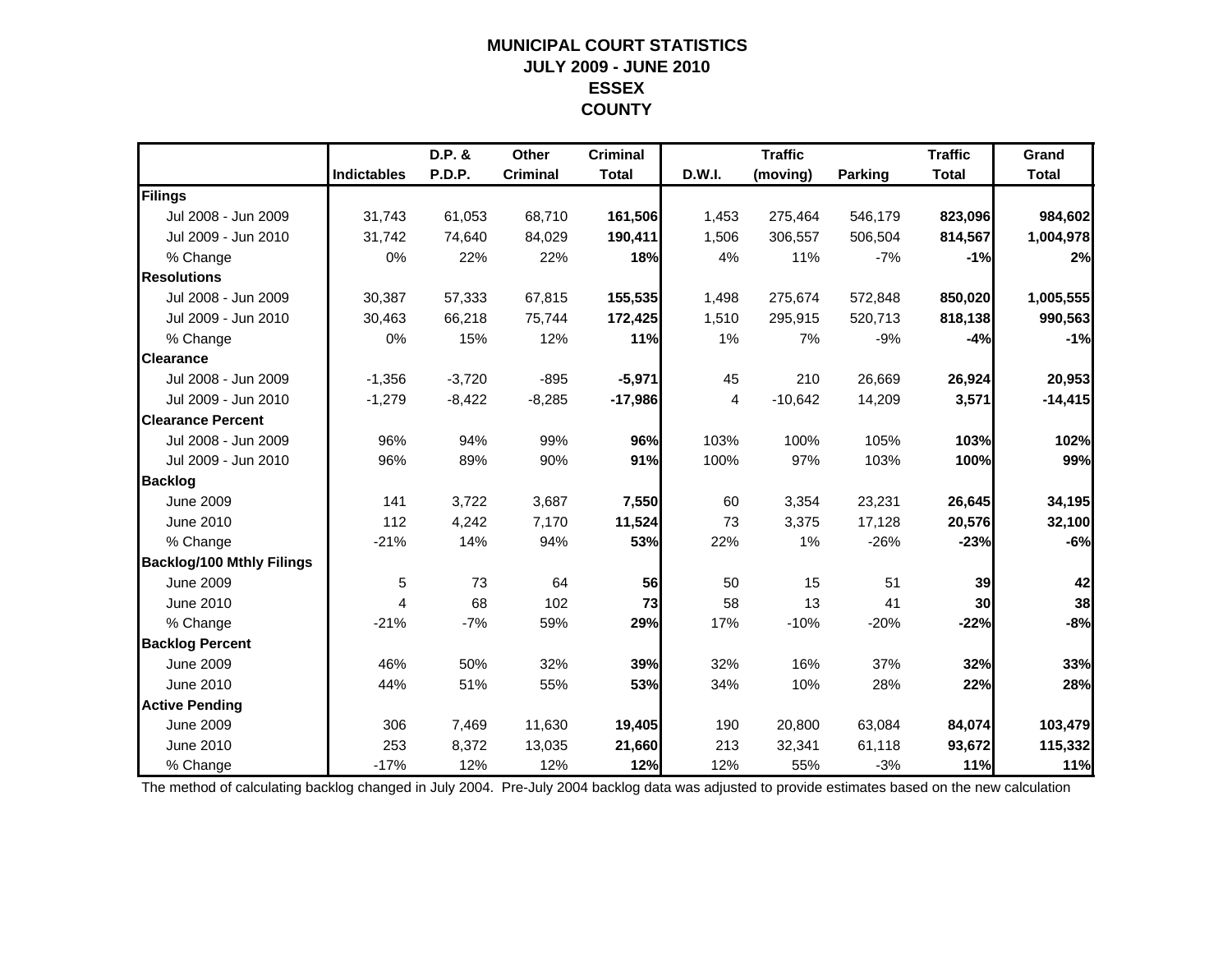### **MUNICIPAL COURT STATISTICSJULY 2009 - JUNE 2010 GLOUCESTER COUNTY**

|                                  |                    | D.P. & | Other           | <b>Criminal</b> |               | <b>Traffic</b> |                | <b>Traffic</b> | Grand        |
|----------------------------------|--------------------|--------|-----------------|-----------------|---------------|----------------|----------------|----------------|--------------|
|                                  | <b>Indictables</b> | P.D.P. | <b>Criminal</b> | <b>Total</b>    | <b>D.W.I.</b> | (moving)       | <b>Parking</b> | <b>Total</b>   | <b>Total</b> |
| Filings                          |                    |        |                 |                 |               |                |                |                |              |
| Jul 2008 - Jun 2009              | 6,884              | 21,463 | 6,888           | 35,235          | 1,696         | 94,127         | 9,007          | 104,830        | 140,065      |
| Jul 2009 - Jun 2010              | 6,290              | 21,196 | 6,399           | 33,885          | 1,490         | 103,018        | 10,493         | 115,001        | 148,886      |
| % Change                         | $-9%$              | $-1%$  | $-7%$           | $-4%$           | $-12%$        | 9%             | 16%            | 10%            | 6%           |
| <b>Resolutions</b>               |                    |        |                 |                 |               |                |                |                |              |
| Jul 2008 - Jun 2009              | 6,803              | 21,423 | 8,960           | 37,186          | 1,863         | 95,201         | 8,932          | 105,996        | 143,182      |
| Jul 2009 - Jun 2010              | 6,253              | 20,203 | 8,449           | 34,905          | 1,479         | 98,085         | 10,033         | 109,597        | 144,502      |
| % Change                         | $-8%$              | $-6%$  | $-6%$           | $-6%$           | $-21%$        | 3%             | 12%            | 3%             | 1%           |
| <b>Clearance</b>                 |                    |        |                 |                 |               |                |                |                |              |
| Jul 2008 - Jun 2009              | $-81$              | $-40$  | 2,072           | 1,951           | 167           | 1,074          | $-75$          | 1,166          | 3,117        |
| Jul 2009 - Jun 2010              | $-37$              | $-993$ | 2,050           | 1,020           | $-11$         | $-4,933$       | $-460$         | $-5,404$       | $-4,384$     |
| <b>Clearance Percent</b>         |                    |        |                 |                 |               |                |                |                |              |
| Jul 2008 - Jun 2009              | 99%                | 100%   | 130%            | 106%            | 110%          | 101%           | 99%            | 101%           | 102%         |
| Jul 2009 - Jun 2010              | 99%                | 95%    | 132%            | 103%            | 99%           | 95%            | 96%            | 95%            | 97%          |
| <b>Backlog</b>                   |                    |        |                 |                 |               |                |                |                |              |
| <b>June 2009</b>                 | 0                  | 1,404  | 406             | 1,810           | 100           | 1,992          | 773            | 2,865          | 4,675        |
| June 2010                        | 2                  | 1,796  | 573             | 2,371           | 130           | 3,056          | 1,073          | 4,259          | 6,630        |
| % Change                         |                    | 28%    | 41%             | 31%             | 30%           | 53%            | 39%            | 49%            | 42%          |
| <b>Backlog/100 Mthly Filings</b> |                    |        |                 |                 |               |                |                |                |              |
| <b>June 2009</b>                 | $\pmb{0}$          | 78     | 71              | 62              | 71            | 25             | 103            | 33             | 40           |
| June 2010                        | $\Omega$           | 102    | 107             | 84              | 105           | 36             | 123            | 44             | 53           |
| % Change                         |                    | 30%    | 52%             | 36%             | 48%           | 40%            | 19%            | 36%            | 33%          |
| <b>Backlog Percent</b>           |                    |        |                 |                 |               |                |                |                |              |
| <b>June 2009</b>                 | 0%                 | 48%    | 33%             | 43%             | 40%           | 20%            | 56%            | 24%            | 29%          |
| June 2010                        | 12%                | 51%    | 37%             | 47%             | 45%           | 20%            | 61%            | 25%            | 30%          |
| <b>Active Pending</b>            |                    |        |                 |                 |               |                |                |                |              |
| <b>June 2009</b>                 | 29                 | 2,945  | 1,230           | 4,204           | 253           | 10,163         | 1,376          | 11,792         | 15,996       |
| June 2010                        | 17                 | 3,512  | 1,537           | 5,066           | 291           | 15,177         | 1,748          | 17,216         | 22,282       |
| % Change                         | $-41%$             | 19%    | 25%             | 21%             | 15%           | 49%            | 27%            | 46%            | 39%          |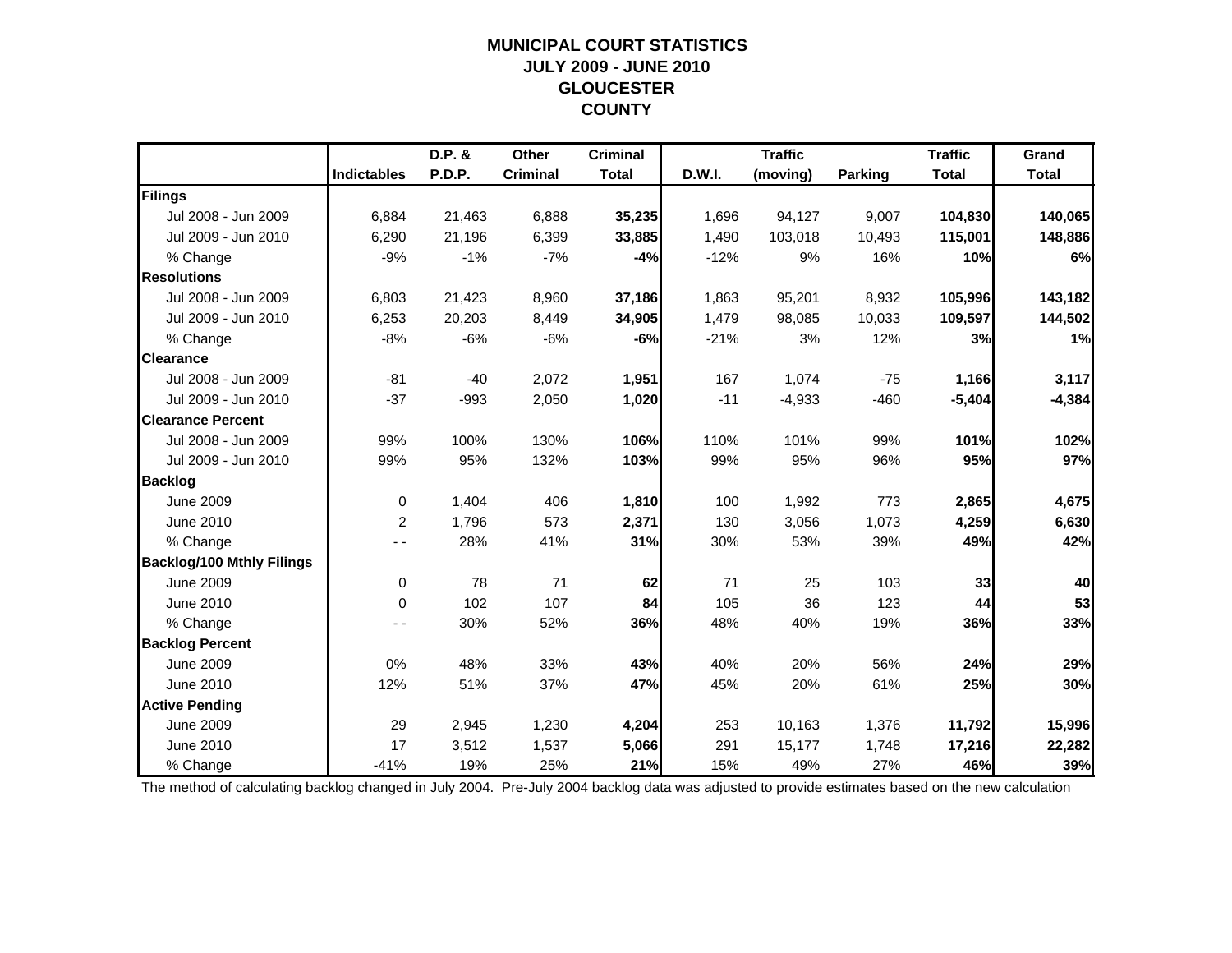### **MUNICIPAL COURT STATISTICSJULY 2009 - JUNE 2010 HUDSON COUNTY**

|                                  |                    | D.P. &   | Other           | <b>Criminal</b> |        | <b>Traffic</b> |                | <b>Traffic</b> | Grand        |
|----------------------------------|--------------------|----------|-----------------|-----------------|--------|----------------|----------------|----------------|--------------|
|                                  | <b>Indictables</b> | P.D.P.   | <b>Criminal</b> | <b>Total</b>    | D.W.I. | (moving)       | <b>Parking</b> | <b>Total</b>   | <b>Total</b> |
| Filings                          |                    |          |                 |                 |        |                |                |                |              |
| Jul 2008 - Jun 2009              | 17,761             | 27,384   | 38,344          | 83,489          | 1,253  | 134,526        | 871,853        | 1,007,632      | 1,091,121    |
| Jul 2009 - Jun 2010              | 17,408             | 26,150   | 36,885          | 80,443          | 1,247  | 145,290        | 819,410        | 965,947        | 1,046,390    |
| % Change                         | $-2%$              | $-5%$    | $-4%$           | $-4%$           | 0%     | 8%             | $-6%$          | $-4%$          | $-4%$        |
| <b>Resolutions</b>               |                    |          |                 |                 |        |                |                |                |              |
| Jul 2008 - Jun 2009              | 17,246             | 24,146   | 34,933          | 76,325          | 1,296  | 140,069        | 915,495        | 1,056,860      | 1,133,185    |
| Jul 2009 - Jun 2010              | 16,685             | 22,391   | 31,045          | 70,121          | 1,293  | 140,277        | 820,951        | 962,521        | 1,032,642    |
| % Change                         | $-3%$              | $-7%$    | $-11%$          | $-8%$           | 0%     | 0%             | $-10%$         | $-9%$          | $-9%$        |
| <b>Clearance</b>                 |                    |          |                 |                 |        |                |                |                |              |
| Jul 2008 - Jun 2009              | $-515$             | $-3,238$ | $-3,411$        | $-7,164$        | 43     | 5,543          | 43,642         | 49,228         | 42,064       |
| Jul 2009 - Jun 2010              | $-723$             | $-3,759$ | $-5,840$        | $-10,322$       | 46     | $-5,013$       | 1,541          | $-3,426$       | $-13,748$    |
| <b>Clearance Percent</b>         |                    |          |                 |                 |        |                |                |                |              |
| Jul 2008 - Jun 2009              | 97%                | 88%      | 91%             | 91%             | 103%   | 104%           | 105%           | 105%           | 104%         |
| Jul 2009 - Jun 2010              | 96%                | 86%      | 84%             | 87%             | 104%   | 97%            | 100%           | 100%           | 99%          |
| <b>Backlog</b>                   |                    |          |                 |                 |        |                |                |                |              |
| <b>June 2009</b>                 | $\overline{7}$     | 1,444    | 1,706           | 3,157           | 47     | 2,036          | 156,672        | 158,755        | 161,912      |
| <b>June 2010</b>                 | 98                 | 1,962    | 1.590           | 3,650           | 34     | 3,378          | 172,310        | 175,722        | 179,372      |
| % Change                         | 1300%              | 36%      | $-7%$           | 16%             | $-28%$ | 66%            | 10%            | 11%            | 11%          |
| <b>Backlog/100 Mthly Filings</b> |                    |          |                 |                 |        |                |                |                |              |
| <b>June 2009</b>                 | $\Omega$           | 63       | 53              | 45              | 45     | 18             | 216            | 189            | 178          |
| <b>June 2010</b>                 | $\overline{7}$     | 90       | 52              | 54              | 33     | 28             | 252            | 218            | 206          |
| % Change                         | 1328%              | 42%      | $-3%$           | 20%             | $-27%$ | 54%            | 17%            | 15%            | 16%          |
| <b>Backlog Percent</b>           |                    |          |                 |                 |        |                |                |                |              |
| <b>June 2009</b>                 | 20%                | 47%      | 34%             | 39%             | 30%    | 18%            | 71%            | 68%            | 67%          |
| June 2010                        | 30%                | 49%      | 28%             | 36%             | 24%    | 21%            | 72%            | 69%            | 68%          |
| <b>Active Pending</b>            |                    |          |                 |                 |        |                |                |                |              |
| <b>June 2009</b>                 | 35                 | 3,089    | 5,005           | 8,129           | 159    | 11,345         | 221,970        | 233,474        | 241,603      |
| <b>June 2010</b>                 | 322                | 4,006    | 5,700           | 10,028          | 140    | 15,873         | 239,357        | 255,370        | 265,398      |
| % Change                         | 820%               | 30%      | 14%             | 23%             | $-12%$ | 40%            | 8%             | 9%             | 10%          |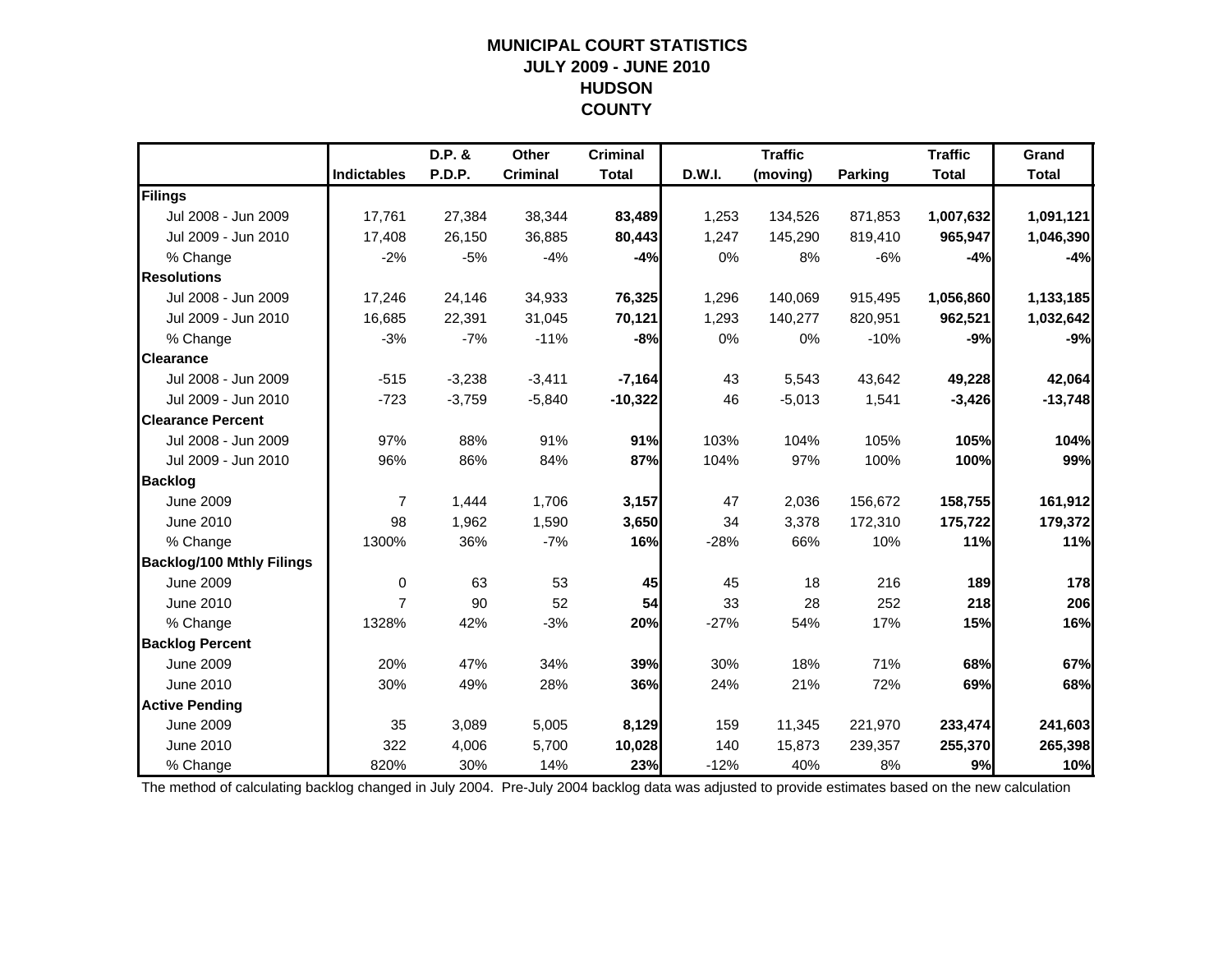### **MUNICIPAL COURT STATISTICSJULY 2009 - JUNE 2010 HUNTERDON COUNTY**

|                                  |                    | D.P. &        | Other           | <b>Criminal</b> |        | <b>Traffic</b> |                | <b>Traffic</b> | Grand        |
|----------------------------------|--------------------|---------------|-----------------|-----------------|--------|----------------|----------------|----------------|--------------|
|                                  | <b>Indictables</b> | <b>P.D.P.</b> | <b>Criminal</b> | <b>Total</b>    | D.W.I. | (moving)       | <b>Parking</b> | <b>Total</b>   | <b>Total</b> |
| Filings                          |                    |               |                 |                 |        |                |                |                |              |
| Jul 2008 - Jun 2009              | 1,419              | 3,926         | 1,543           | 6,888           | 869    | 43,632         | 7,810          | 52,311         | 59,199       |
| Jul 2009 - Jun 2010              | 1,351              | 3,519         | 1,303           | 6,173           | 743    | 46,375         | 7,001          | 54,119         | 60,292       |
| % Change                         | $-5%$              | $-10%$        | $-16%$          | $-10%$          | $-14%$ | 6%             | $-10%$         | 3%             | 2%           |
| <b>Resolutions</b>               |                    |               |                 |                 |        |                |                |                |              |
| Jul 2008 - Jun 2009              | 1,394              | 2,819         | 1,790           | 6,003           | 1,054  | 43,805         | 7,887          | 52,746         | 58,749       |
| Jul 2009 - Jun 2010              | 1,334              | 2,652         | 1,517           | 5,503           | 802    | 46,246         | 7,057          | 54,105         | 59,608       |
| % Change                         | $-4%$              | $-6%$         | $-15%$          | $-8%$           | $-24%$ | 6%             | $-11%$         | 3%             | 1%           |
| <b>Clearance</b>                 |                    |               |                 |                 |        |                |                |                |              |
| Jul 2008 - Jun 2009              | $-25$              | $-1,107$      | 247             | $-885$          | 185    | 173            | 77             | 435            | $-450$       |
| Jul 2009 - Jun 2010              | $-17$              | $-867$        | 214             | $-670$          | 59     | $-129$         | 56             | $-14$          | $-684$       |
| <b>Clearance Percent</b>         |                    |               |                 |                 |        |                |                |                |              |
| Jul 2008 - Jun 2009              | 98%                | 72%           | 116%            | 87%             | 121%   | 100%           | 101%           | 101%           | 99%          |
| Jul 2009 - Jun 2010              | 99%                | 75%           | 116%            | 89%             | 108%   | 100%           | 101%           | 100%           | 99%          |
| <b>Backlog</b>                   |                    |               |                 |                 |        |                |                |                |              |
| <b>June 2009</b>                 | 4                  | 599           | 200             | 803             | 148    | 2,308          | 967            | 3,423          | 4,226        |
| June 2010                        | 2                  | 617           | 189             | 808             | 104    | 2,240          | 818            | 3,162          | 3,970        |
| % Change                         | $-50%$             | 3%            | $-6%$           | 1%              | $-30%$ | $-3%$          | $-15%$         | $-8%$          | $-6%$        |
| <b>Backlog/100 Mthly Filings</b> |                    |               |                 |                 |        |                |                |                |              |
| <b>June 2009</b>                 | $\mathbf{3}$       | 183           | 156             | 140             | 204    | 63             | 149            | 79             | 86           |
| June 2010                        | $\overline{2}$     | 210           | 174             | 157             | 168    | 58             | 140            | 70             | 79           |
| % Change                         | $-47%$             | 15%           | 12%             | 12%             | $-18%$ | $-9%$          | $-6%$          | $-11%$         | $-8%$        |
| <b>Backlog Percent</b>           |                    |               |                 |                 |        |                |                |                |              |
| <b>June 2009</b>                 | 36%                | 62%           | 65%             | 63%             | 55%    | 39%            | 69%            | 45%            | 48%          |
| June 2010                        | 15%                | 64%           | 65%             | 64%             | 50%    | 39%            | 63%            | 43%            | 46%          |
| <b>Active Pending</b>            |                    |               |                 |                 |        |                |                |                |              |
| <b>June 2009</b>                 | 11                 | 960           | 310             | 1,281           | 270    | 5,896          | 1,406          | 7,572          | 8,853        |
| June 2010                        | 13                 | 964           | 290             | 1,267           | 207    | 5,771          | 1,297          | 7,275          | 8,542        |
| % Change                         | 18%                | 0%            | $-6%$           | $-1%$           | $-23%$ | $-2%$          | $-8%$          | $-4%$          | $-4%$        |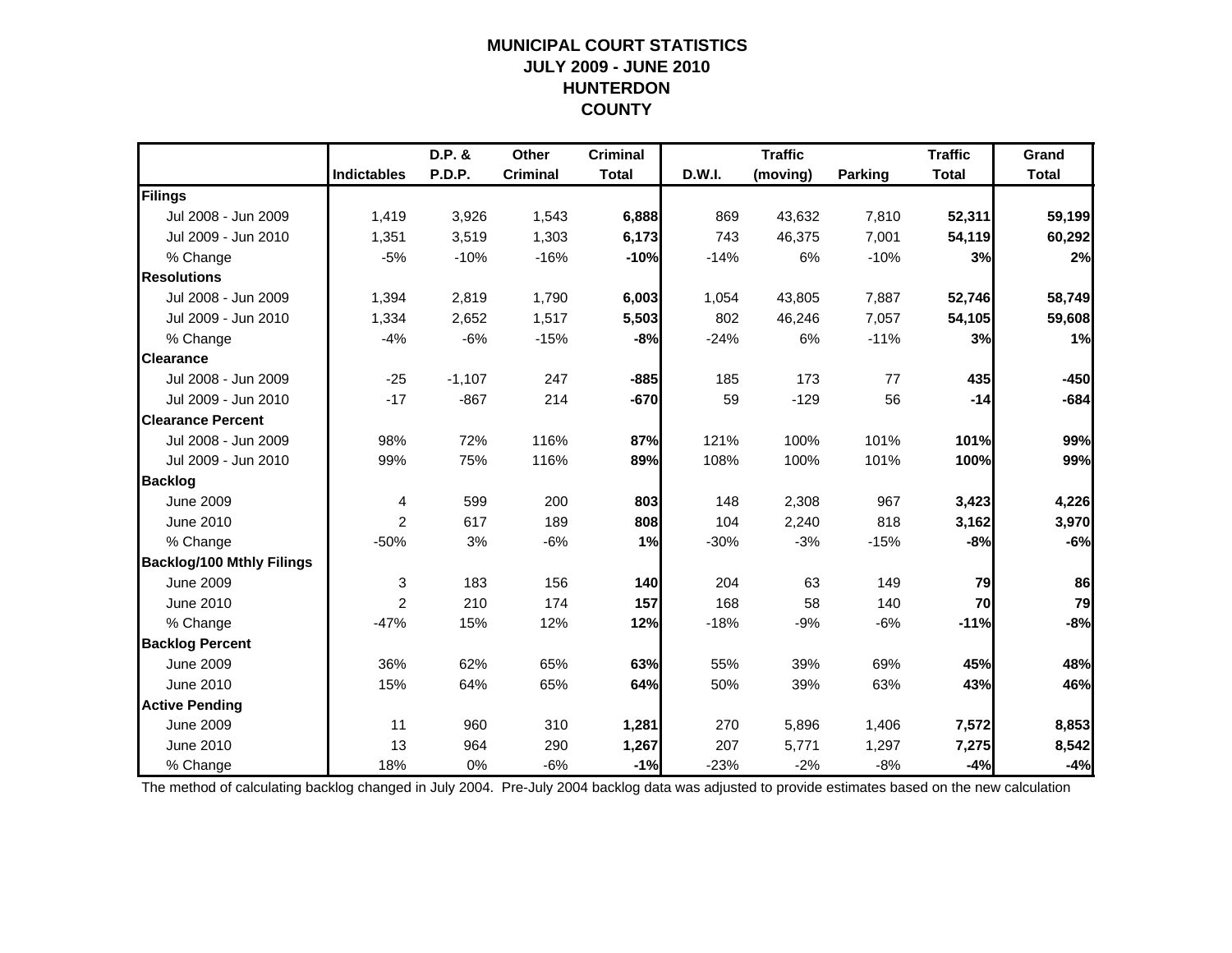### **MUNICIPAL COURT STATISTICSJULY 2009 - JUNE 2010 MERCER COUNTY**

|                                  |                    | D.P. &   | Other           | <b>Criminal</b> |        | <b>Traffic</b> |                | <b>Traffic</b> | Grand        |
|----------------------------------|--------------------|----------|-----------------|-----------------|--------|----------------|----------------|----------------|--------------|
|                                  | <b>Indictables</b> | P.D.P.   | <b>Criminal</b> | <b>Total</b>    | D.W.I. | (moving)       | <b>Parking</b> | <b>Total</b>   | <b>Total</b> |
| Filings                          |                    |          |                 |                 |        |                |                |                |              |
| Jul 2008 - Jun 2009              | 10,096             | 17,975   | 12,701          | 40,772          | 1,521  | 129,073        | 68,009         | 198,603        | 239,375      |
| Jul 2009 - Jun 2010              | 10,524             | 17,051   | 9,776           | 37,351          | 1,412  | 115,134        | 57,703         | 174,249        | 211,600      |
| % Change                         | 4%                 | $-5%$    | $-23%$          | $-8%$           | $-7%$  | $-11%$         | $-15%$         | $-12%$         | $-12%$       |
| <b>Resolutions</b>               |                    |          |                 |                 |        |                |                |                |              |
| Jul 2008 - Jun 2009              | 9,743              | 16,426   | 12,135          | 38,304          | 1,666  | 132,590        | 70,243         | 204,499        | 242,803      |
| Jul 2009 - Jun 2010              | 10.100             | 15,402   | 10,377          | 35,879          | 1,439  | 116,802        | 63,003         | 181,244        | 217,123      |
| % Change                         | 4%                 | $-6%$    | $-14%$          | $-6%$           | $-14%$ | $-12%$         | $-10%$         | $-11%$         | $-11%$       |
| <b>Clearance</b>                 |                    |          |                 |                 |        |                |                |                |              |
| Jul 2008 - Jun 2009              | $-353$             | $-1,549$ | $-566$          | $-2,468$        | 145    | 3,517          | 2,234          | 5,896          | 3,428        |
| Jul 2009 - Jun 2010              | $-424$             | $-1,649$ | 601             | $-1,472$        | 27     | 1,668          | 5,300          | 6,995          | 5,523        |
| <b>Clearance Percent</b>         |                    |          |                 |                 |        |                |                |                |              |
| Jul 2008 - Jun 2009              | 97%                | 91%      | 96%             | 94%             | 110%   | 103%           | 103%           | 103%           | 101%         |
| Jul 2009 - Jun 2010              | 96%                | 90%      | 106%            | 96%             | 102%   | 101%           | 109%           | 104%           | 103%         |
| <b>Backlog</b>                   |                    |          |                 |                 |        |                |                |                |              |
| <b>June 2009</b>                 | 6                  | 4,727    | 1,984           | 6,717           | 176    | 9,197          | 12,739         | 22,112         | 28,829       |
| June 2010                        | 17                 | 4,666    | 1,392           | 6,075           | 164    | 8,735          | 7,128          | 16,027         | 22,102       |
| % Change                         | 183%               | $-1%$    | $-30%$          | $-10%$          | $-7%$  | $-5%$          | $-44%$         | $-28%$         | $-23%$       |
| <b>Backlog/100 Mthly Filings</b> |                    |          |                 |                 |        |                |                |                |              |
| <b>June 2009</b>                 | -1                 | 316      | 187             | 198             | 139    | 86             | 225            | 134            | 145          |
| June 2010                        | 2                  | 328      | 171             | 195             | 139    | 91             | 148            | 110            | 125          |
| % Change                         | 172%               | 4%       | $-9%$           | $-1%$           | 0%     | 6%             | $-34%$         | $-17%$         | $-13%$       |
| <b>Backlog Percent</b>           |                    |          |                 |                 |        |                |                |                |              |
| <b>June 2009</b>                 | 6%                 | 71%      | 57%             | 65%             | 53%    | 45%            | 71%            | 57%            | 59%          |
| June 2010                        | 16%                | 73%      | 53%             | 66%             | 49%    | 46%            | 59%            | 51%            | 55%          |
| <b>Active Pending</b>            |                    |          |                 |                 |        |                |                |                |              |
| <b>June 2009</b>                 | 106                | 6,652    | 3,500           | 10,258          | 333    | 20,620         | 17,982         | 38,935         | 49,193       |
| June 2010                        | 109                | 6,435    | 2,641           | 9,185           | 332    | 18,956         | 12,032         | 31,320         | 40,505       |
| % Change                         | 3%                 | $-3%$    | $-25%$          | $-10%$          | 0%     | $-8%$          | $-33%$         | $-20%$         | $-18%$       |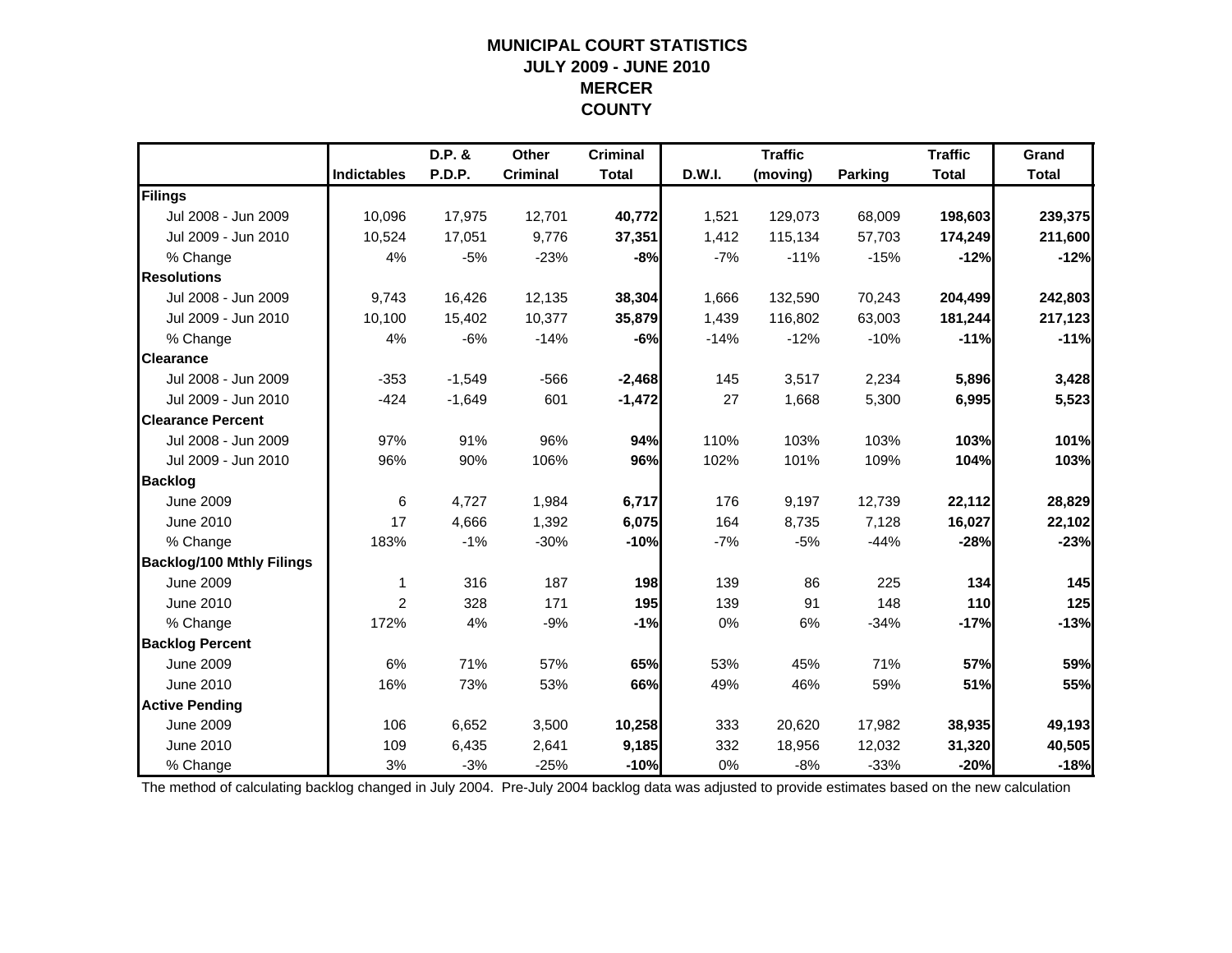### **MUNICIPAL COURT STATISTICSJULY 2009 - JUNE 2010 MIDDLESEX COUNTY**

|                                  |                    | D.P. &        | Other           | <b>Criminal</b> |        | <b>Traffic</b> |                | <b>Traffic</b> | Grand        |
|----------------------------------|--------------------|---------------|-----------------|-----------------|--------|----------------|----------------|----------------|--------------|
|                                  | <b>Indictables</b> | <b>P.D.P.</b> | <b>Criminal</b> | <b>Total</b>    | D.W.I. | (moving)       | <b>Parking</b> | <b>Total</b>   | <b>Total</b> |
| Filings                          |                    |               |                 |                 |        |                |                |                |              |
| Jul 2008 - Jun 2009              | 11,328             | 26,116        | 14,602          | 52,046          | 2,758  | 232,522        | 120,172        | 355,452        | 407,498      |
| Jul 2009 - Jun 2010              | 11,014             | 27,129        | 15,666          | 53,809          | 2,868  | 212,455        | 126,809        | 342,132        | 395,941      |
| % Change                         | $-3%$              | 4%            | 7%              | 3%              | 4%     | $-9%$          | 6%             | $-4%$          | $-3%$        |
| <b>Resolutions</b>               |                    |               |                 |                 |        |                |                |                |              |
| Jul 2008 - Jun 2009              | 10.818             | 21,797        | 18,122          | 50,737          | 3,672  | 240,298        | 117,573        | 361,543        | 412,280      |
| Jul 2009 - Jun 2010              | 10,582             | 22,677        | 19,386          | 52,645          | 3,113  | 214,346        | 125,114        | 342,573        | 395,218      |
| % Change                         | $-2%$              | 4%            | 7%              | 4%              | $-15%$ | $-11%$         | 6%             | $-5%$          | $-4%$        |
| <b>Clearance</b>                 |                    |               |                 |                 |        |                |                |                |              |
| Jul 2008 - Jun 2009              | $-510$             | $-4,319$      | 3,520           | $-1,309$        | 914    | 7,776          | $-2,599$       | 6,091          | 4,782        |
| Jul 2009 - Jun 2010              | $-432$             | $-4,452$      | 3,720           | $-1,164$        | 245    | 1,891          | $-1,695$       | 441            | $-723$       |
| <b>Clearance Percent</b>         |                    |               |                 |                 |        |                |                |                |              |
| Jul 2008 - Jun 2009              | 95%                | 83%           | 124%            | 97%             | 133%   | 103%           | 98%            | 102%           | 101%         |
| Jul 2009 - Jun 2010              | 96%                | 84%           | 124%            | 98%             | 109%   | 101%           | 99%            | 100%           | 100%         |
| <b>Backlog</b>                   |                    |               |                 |                 |        |                |                |                |              |
| <b>June 2009</b>                 | 26                 | 3,424         | 1,208           | 4,658           | 489    | 7,255          | 14,888         | 22,632         | 27,290       |
| June 2010                        | 45                 | 3,378         | 1,257           | 4,680           | 271    | 5,918          | 14,142         | 20,331         | 25,011       |
| % Change                         | 73%                | $-1%$         | 4%              | 0%              | $-45%$ | $-18%$         | $-5%$          | $-10%$         | $-8%$        |
| <b>Backlog/100 Mthly Filings</b> |                    |               |                 |                 |        |                |                |                |              |
| <b>June 2009</b>                 | 3                  | 157           | 99              | 107             | 213    | 37             | 149            | 76             | 80           |
| June 2010                        | 5                  | 149           | 96              | 104             | 113    | 33             | 134            | 71             | 76           |
| % Change                         | 78%                | $-5%$         | $-3%$           | $-3%$           | $-47%$ | $-11%$         | $-10%$         | $-7%$          | $-6%$        |
| <b>Backlog Percent</b>           |                    |               |                 |                 |        |                |                |                |              |
| <b>June 2009</b>                 | 25%                | 63%           | 46%             | 57%             | 59%    | 29%            | 65%            | 46%            | 48%          |
| June 2010                        | 51%                | 67%           | 49%             | 61%             | 42%    | 26%            | 60%            | 43%            | 45%          |
| <b>Active Pending</b>            |                    |               |                 |                 |        |                |                |                |              |
| <b>June 2009</b>                 | 104                | 5,429         | 2,625           | 8,158           | 830    | 25,327         | 22,934         | 49,091         | 57,249       |
| June 2010                        | 88                 | 5,054         | 2,547           | 7,689           | 639    | 23,015         | 23,646         | 47,300         | 54,989       |
| % Change                         | $-15%$             | $-7%$         | $-3%$           | $-6%$           | $-23%$ | $-9%$          | 3%             | $-4%$          | $-4%$        |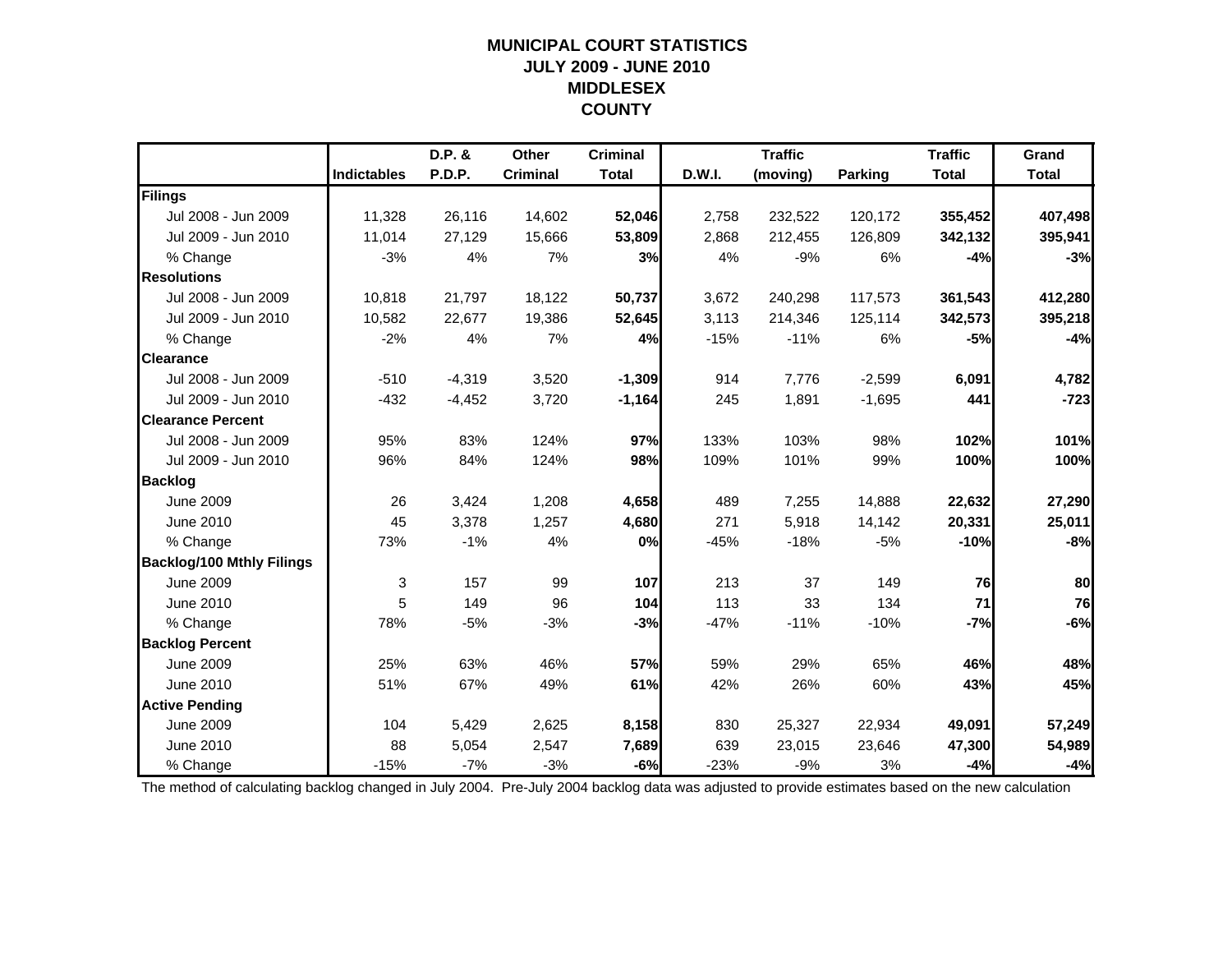### **MUNICIPAL COURT STATISTICSJULY 2009 - JUNE 2010 MONMOUTH COUNTY**

|                                  |                    | D.P. &   | Other           | <b>Criminal</b> |        | <b>Traffic</b> |                | <b>Traffic</b> | Grand        |
|----------------------------------|--------------------|----------|-----------------|-----------------|--------|----------------|----------------|----------------|--------------|
|                                  | <b>Indictables</b> | P.D.P.   | <b>Criminal</b> | <b>Total</b>    | D.W.I. | (moving)       | <b>Parking</b> | <b>Total</b>   | <b>Total</b> |
| Filings                          |                    |          |                 |                 |        |                |                |                |              |
| Jul 2008 - Jun 2009              | 13,580             | 30,231   | 17,677          | 61,488          | 2,900  | 195,984        | 61,217         | 260,101        | 321,589      |
| Jul 2009 - Jun 2010              | 13,711             | 31,230   | 16,093          | 61,034          | 2,931  | 180,640        | 65,341         | 248,912        | 309,946      |
| % Change                         | 1%                 | 3%       | $-9%$           | $-1%$           | 1%     | $-8%$          | 7%             | $-4%$          | $-4%$        |
| <b>Resolutions</b>               |                    |          |                 |                 |        |                |                |                |              |
| Jul 2008 - Jun 2009              | 13,458             | 24,416   | 23,078          | 60,952          | 2,917  | 197,790        | 62,028         | 262,735        | 323,687      |
| Jul 2009 - Jun 2010              | 13,589             | 24,572   | 22,162          | 60,323          | 3,016  | 182,253        | 64,267         | 249,536        | 309,859      |
| % Change                         | 1%                 | 1%       | $-4%$           | $-1%$           | 3%     | $-8%$          | 4%             | $-5%$          | $-4%$        |
| <b>Clearance</b>                 |                    |          |                 |                 |        |                |                |                |              |
| Jul 2008 - Jun 2009              | $-122$             | $-5,815$ | 5,401           | $-536$          | 17     | 1,806          | 811            | 2,634          | 2,098        |
| Jul 2009 - Jun 2010              | $-122$             | $-6,658$ | 6,069           | $-711$          | 85     | 1,613          | $-1,074$       | 624            | $-87$        |
| <b>Clearance Percent</b>         |                    |          |                 |                 |        |                |                |                |              |
| Jul 2008 - Jun 2009              | 99%                | 81%      | 131%            | 99%             | 101%   | 101%           | 101%           | 101%           | 101%         |
| Jul 2009 - Jun 2010              | 99%                | 79%      | 138%            | 99%             | 103%   | 101%           | 98%            | 100%           | 100%         |
| <b>Backlog</b>                   |                    |          |                 |                 |        |                |                |                |              |
| <b>June 2009</b>                 | 11                 | 1,786    | 542             | 2,339           | 285    | 3,887          | 1,694          | 5,866          | 8,205        |
| June 2010                        | $\overline{7}$     | 1,380    | 383             | 1,770           | 271    | 3,279          | 1,203          | 4,753          | 6,523        |
| % Change                         | $-36%$             | $-23%$   | $-29%$          | $-24%$          | $-5%$  | $-16%$         | $-29%$         | $-19%$         | $-20%$       |
| <b>Backlog/100 Mthly Filings</b> |                    |          |                 |                 |        |                |                |                |              |
| <b>June 2009</b>                 | 1                  | 71       | 37              | 46              | 118    | 24             | 33             | 27             | 31           |
| June 2010                        | 1                  | 53       | 29              | 35              | 111    | 22             | 22             | 23             | 25           |
| % Change                         | $-37%$             | $-25%$   | $-22%$          | $-24%$          | $-6%$  | $-8%$          | $-33%$         | $-15%$         | $-18%$       |
| <b>Backlog Percent</b>           |                    |          |                 |                 |        |                |                |                |              |
| <b>June 2009</b>                 | 31%                | 46%      | 22%             | 36%             | 43%    | 20%            | 25%            | 22%            | 24%          |
| June 2010                        | 21%                | 36%      | 21%             | 31%             | 42%    | 18%            | 16%            | 18%            | 20%          |
| <b>Active Pending</b>            |                    |          |                 |                 |        |                |                |                |              |
| <b>June 2009</b>                 | 36                 | 3,915    | 2,470           | 6,421           | 670    | 19,509         | 6,905          | 27,084         | 33,505       |
| June 2010                        | 34                 | 3,868    | 1,845           | 5,747           | 638    | 18,169         | 7,565          | 26,372         | 32,119       |
| % Change                         | $-6%$              | $-1%$    | $-25%$          | $-10%$          | $-5%$  | $-7%$          | 10%            | $-3%$          | $-4%$        |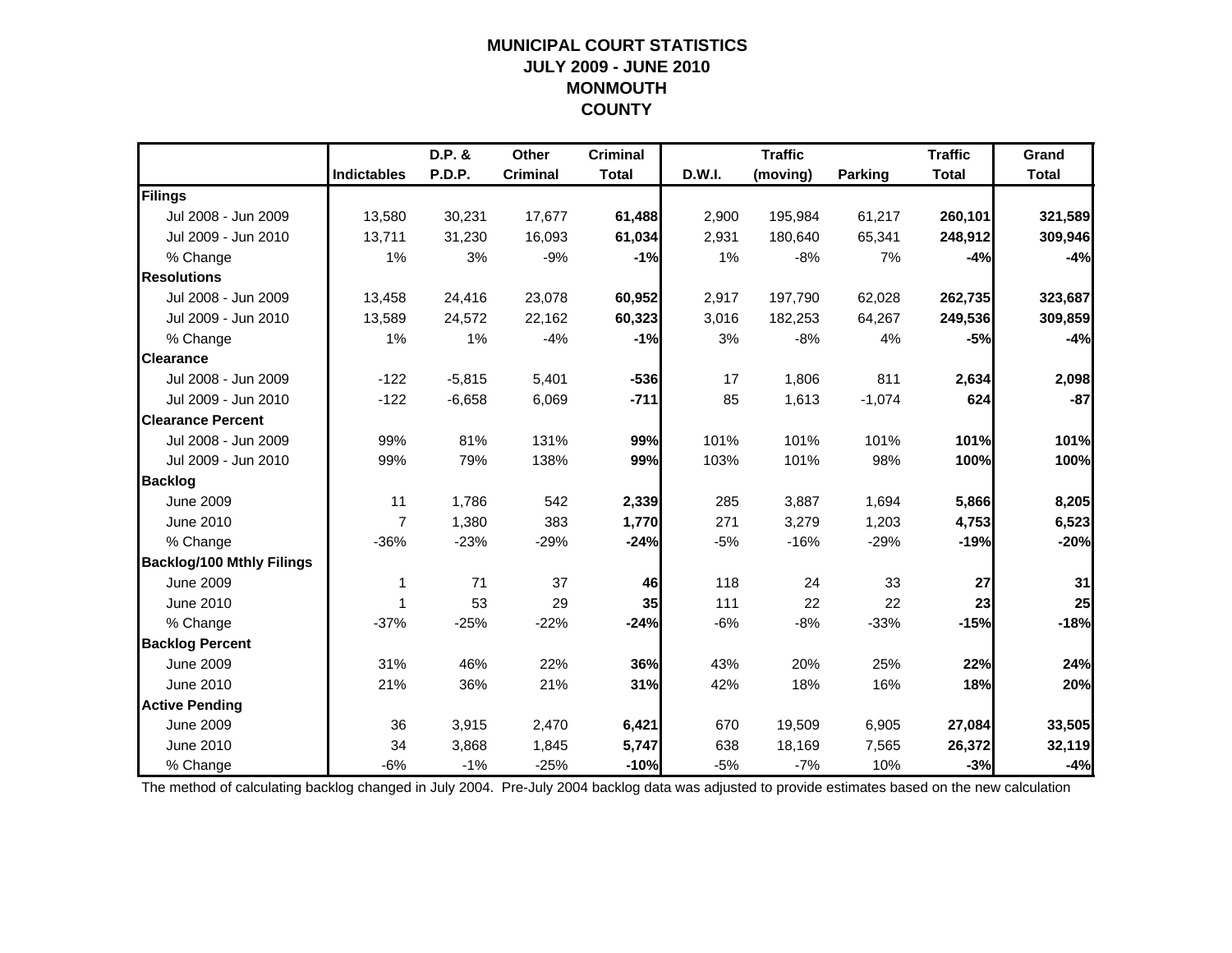### **MUNICIPAL COURT STATISTICSJULY 2009 - JUNE 2010 MORRIS COUNTY**

|                                  |                    | D.P. &   | Other           | <b>Criminal</b> |        | <b>Traffic</b> |                | <b>Traffic</b> | Grand        |
|----------------------------------|--------------------|----------|-----------------|-----------------|--------|----------------|----------------|----------------|--------------|
|                                  | <b>Indictables</b> | P.D.P.   | <b>Criminal</b> | <b>Total</b>    | D.W.I. | (moving)       | <b>Parking</b> | <b>Total</b>   | <b>Total</b> |
| Filings                          |                    |          |                 |                 |        |                |                |                |              |
| Jul 2008 - Jun 2009              | 5,998              | 13,531   | 14,204          | 33,733          | 2,481  | 144,118        | 52,942         | 199,541        | 233,274      |
| Jul 2009 - Jun 2010              | 5,791              | 14,032   | 13,522          | 33,345          | 2,461  | 140,450        | 50,749         | 193,660        | 227,005      |
| % Change                         | $-3%$              | 4%       | $-5%$           | $-1%$           | $-1%$  | $-3%$          | $-4%$          | $-3%$          | $-3%$        |
| <b>Resolutions</b>               |                    |          |                 |                 |        |                |                |                |              |
| Jul 2008 - Jun 2009              | 5,853              | 10,740   | 15,093          | 31,686          | 2,924  | 145,191        | 52,972         | 201,087        | 232,773      |
| Jul 2009 - Jun 2010              | 5,684              | 11,389   | 14,351          | 31,424          | 2,548  | 140,656        | 50,538         | 193,742        | 225,166      |
| % Change                         | $-3%$              | 6%       | $-5%$           | $-1%$           | $-13%$ | $-3%$          | $-5%$          | $-4%$          | $-3%$        |
| <b>Clearance</b>                 |                    |          |                 |                 |        |                |                |                |              |
| Jul 2008 - Jun 2009              | $-145$             | $-2,791$ | 889             | $-2,047$        | 443    | 1,073          | 30             | 1,546          | $-501$       |
| Jul 2009 - Jun 2010              | $-107$             | $-2,643$ | 829             | $-1,921$        | 87     | 206            | $-211$         | 82             | $-1,839$     |
| <b>Clearance Percent</b>         |                    |          |                 |                 |        |                |                |                |              |
| Jul 2008 - Jun 2009              | 98%                | 79%      | 106%            | 94%             | 118%   | 101%           | 100%           | 101%           | 100%         |
| Jul 2009 - Jun 2010              | 98%                | 81%      | 106%            | 94%             | 104%   | 100%           | 100%           | 100%           | 99%          |
| <b>Backlog</b>                   |                    |          |                 |                 |        |                |                |                |              |
| <b>June 2009</b>                 | 26                 | 1,296    | 531             | 1,853           | 313    | 3,222          | 1,809          | 5,344          | 7,197        |
| June 2010                        | 16                 | 1,024    | 386             | 1,426           | 256    | 2,496          | 1,315          | 4,067          | 5,493        |
| % Change                         | $-38%$             | $-21%$   | $-27%$          | $-23%$          | $-18%$ | $-23%$         | $-27%$         | $-24%$         | $-24%$       |
| <b>Backlog/100 Mthly Filings</b> |                    |          |                 |                 |        |                |                |                |              |
| <b>June 2009</b>                 | $\,$ 5 $\,$        | 115      | 45              | 66              | 151    | 27             | 41             | 32             | 37           |
| June 2010                        | 3                  | 88       | 34              | 51              | 125    | 21             | 31             | 25             | 29           |
| % Change                         | $-36%$             | $-24%$   | $-24%$          | $-22%$          | $-18%$ | $-21%$         | $-24%$         | $-22%$         | $-22%$       |
| <b>Backlog Percent</b>           |                    |          |                 |                 |        |                |                |                |              |
| <b>June 2009</b>                 | 58%                | 56%      | 31%             | 45%             | 50%    | 24%            | 38%            | 28%            | 31%          |
| June 2010                        | 47%                | 48%      | 21%             | 36%             | 48%    | 19%            | 29%            | 22%            | 25%          |
| <b>Active Pending</b>            |                    |          |                 |                 |        |                |                |                |              |
| <b>June 2009</b>                 | 45                 | 2,331    | 1,721           | 4,097           | 624    | 13,584         | 4,776          | 18,984         | 23,081       |
| June 2010                        | 34                 | 2,112    | 1,797           | 3,943           | 537    | 13,222         | 4,544          | 18,303         | 22,246       |
| % Change                         | $-24%$             | $-9%$    | 4%              | $-4%$           | $-14%$ | $-3%$          | $-5%$          | $-4%$          | $-4%$        |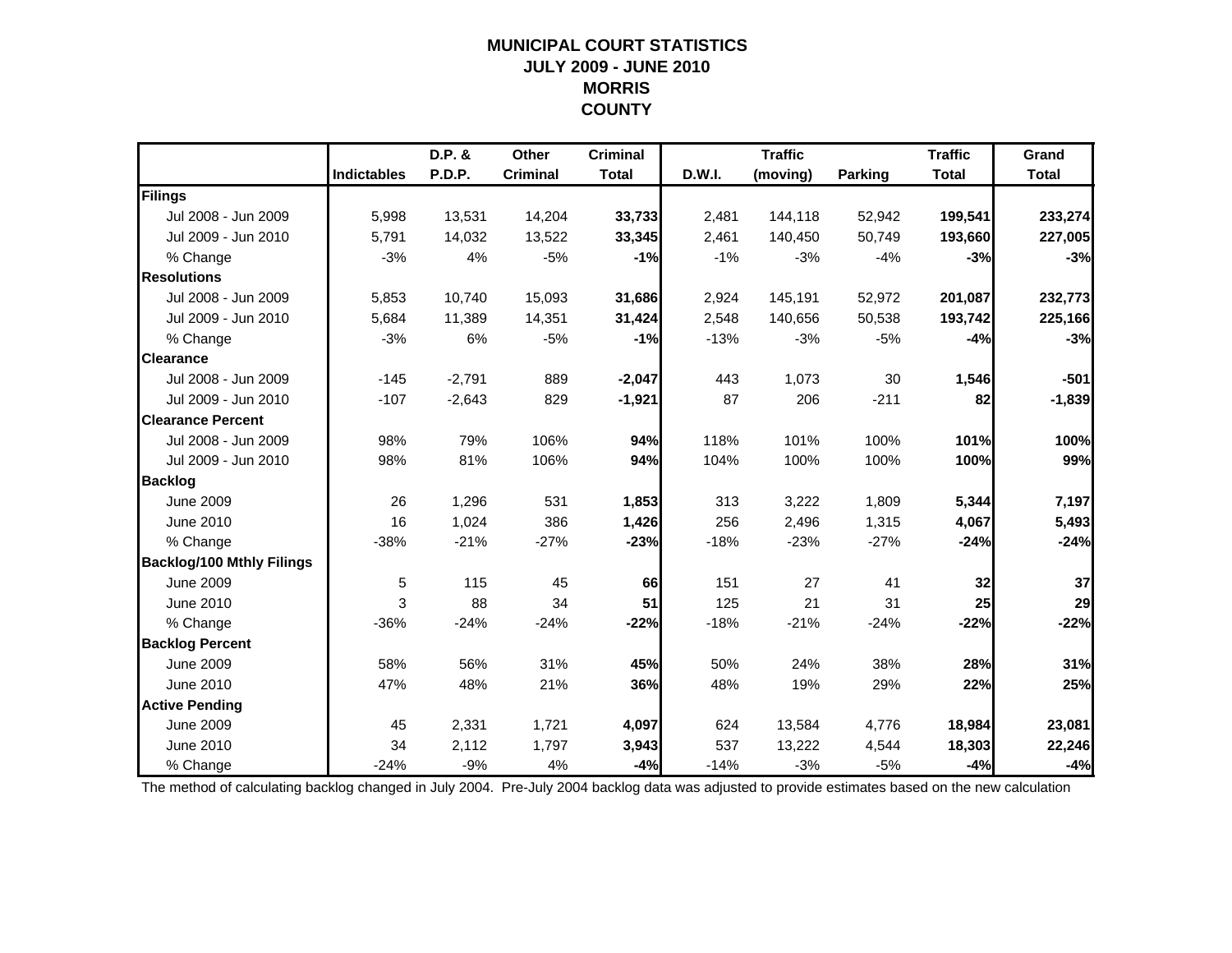### **MUNICIPAL COURT STATISTICSJULY 2009 - JUNE 2010 OCEAN COUNTY**

|                                  |                    | D.P. &        | Other           | <b>Criminal</b> |        | <b>Traffic</b> |                | <b>Traffic</b> | Grand        |
|----------------------------------|--------------------|---------------|-----------------|-----------------|--------|----------------|----------------|----------------|--------------|
|                                  | <b>Indictables</b> | <b>P.D.P.</b> | <b>Criminal</b> | <b>Total</b>    | D.W.I. | (moving)       | <b>Parking</b> | <b>Total</b>   | <b>Total</b> |
| Filings                          |                    |               |                 |                 |        |                |                |                |              |
| Jul 2008 - Jun 2009              | 8,859              | 21,102        | 14,589          | 44,550          | 2,627  | 112,468        | 55,825         | 170,920        | 215,470      |
| Jul 2009 - Jun 2010              | 8,278              | 20,662        | 12,933          | 41,873          | 2,635  | 113,419        | 53,791         | 169,845        | 211,718      |
| % Change                         | $-7%$              | $-2%$         | $-11%$          | $-6%$           | 0%     | 1%             | $-4%$          | $-1%$          | $-2%$        |
| <b>Resolutions</b>               |                    |               |                 |                 |        |                |                |                |              |
| Jul 2008 - Jun 2009              | 8,780              | 17,335        | 18,316          | 44,431          | 3,119  | 114,418        | 57,201         | 174,738        | 219,169      |
| Jul 2009 - Jun 2010              | 8,199              | 16,780        | 17,236          | 42,215          | 2,628  | 112,928        | 52,575         | 168,131        | 210,346      |
| % Change                         | $-7%$              | $-3%$         | $-6%$           | $-5%$           | $-16%$ | $-1%$          | $-8%$          | $-4%$          | $-4%$        |
| <b>Clearance</b>                 |                    |               |                 |                 |        |                |                |                |              |
| Jul 2008 - Jun 2009              | $-79$              | $-3,767$      | 3,727           | $-119$          | 492    | 1,950          | 1,376          | 3,818          | 3,699        |
| Jul 2009 - Jun 2010              | $-79$              | $-3,882$      | 4,303           | 342             | $-7$   | $-491$         | $-1,216$       | $-1,714$       | $-1,372$     |
| <b>Clearance Percent</b>         |                    |               |                 |                 |        |                |                |                |              |
| Jul 2008 - Jun 2009              | 99%                | 82%           | 126%            | 100%            | 119%   | 102%           | 102%           | 102%           | 102%         |
| Jul 2009 - Jun 2010              | 99%                | 81%           | 133%            | 101%            | 100%   | 100%           | 98%            | 99%            | 99%          |
| <b>Backlog</b>                   |                    |               |                 |                 |        |                |                |                |              |
| <b>June 2009</b>                 | $\mathbf 0$        | 1,088         | 272             | 1,360           | 218    | 2,495          | 445            | 3,158          | 4,518        |
| June 2010                        | $\Omega$           | 901           | 306             | 1,207           | 242    | 2,459          | 481            | 3,182          | 4,389        |
| % Change                         |                    | $-17%$        | 13%             | $-11%$          | 11%    | $-1%$          | 8%             | 1%             | $-3%$        |
| <b>Backlog/100 Mthly Filings</b> |                    |               |                 |                 |        |                |                |                |              |
| <b>June 2009</b>                 | $\mathbf 0$        | 62            | 22              | 37              | 100    | 27             | 10             | 22             | 25           |
| June 2010                        | $\Omega$           | 52            | 28              | 35              | 110    | 26             | 11             | 22             | 25           |
| % Change                         | - -                | $-15%$        | 27%             | $-6%$           | 11%    | $-2%$          | 12%            | 1%             | $-1%$        |
| <b>Backlog Percent</b>           |                    |               |                 |                 |        |                |                |                |              |
| <b>June 2009</b>                 | 0%                 | 38%           | 11%             | 26%             | 39%    | 20%            | 7%             | 16%            | 18%          |
| June 2010                        | 0%                 | 34%           | 13%             | 24%             | 42%    | 19%            | 6%             | 15%            | 17%          |
| <b>Active Pending</b>            |                    |               |                 |                 |        |                |                |                |              |
| <b>June 2009</b>                 | 17                 | 2,866         | 2,368           | 5,251           | 560    | 12,639         | 6,460          | 19,659         | 24,910       |
| June 2010                        | 13                 | 2,623         | 2,355           | 4,991           | 576    | 13,015         | 7,805          | 21,396         | 26,387       |
| % Change                         | $-24%$             | $-8%$         | $-1%$           | $-5%$           | 3%     | 3%             | 21%            | 9%             | 6%           |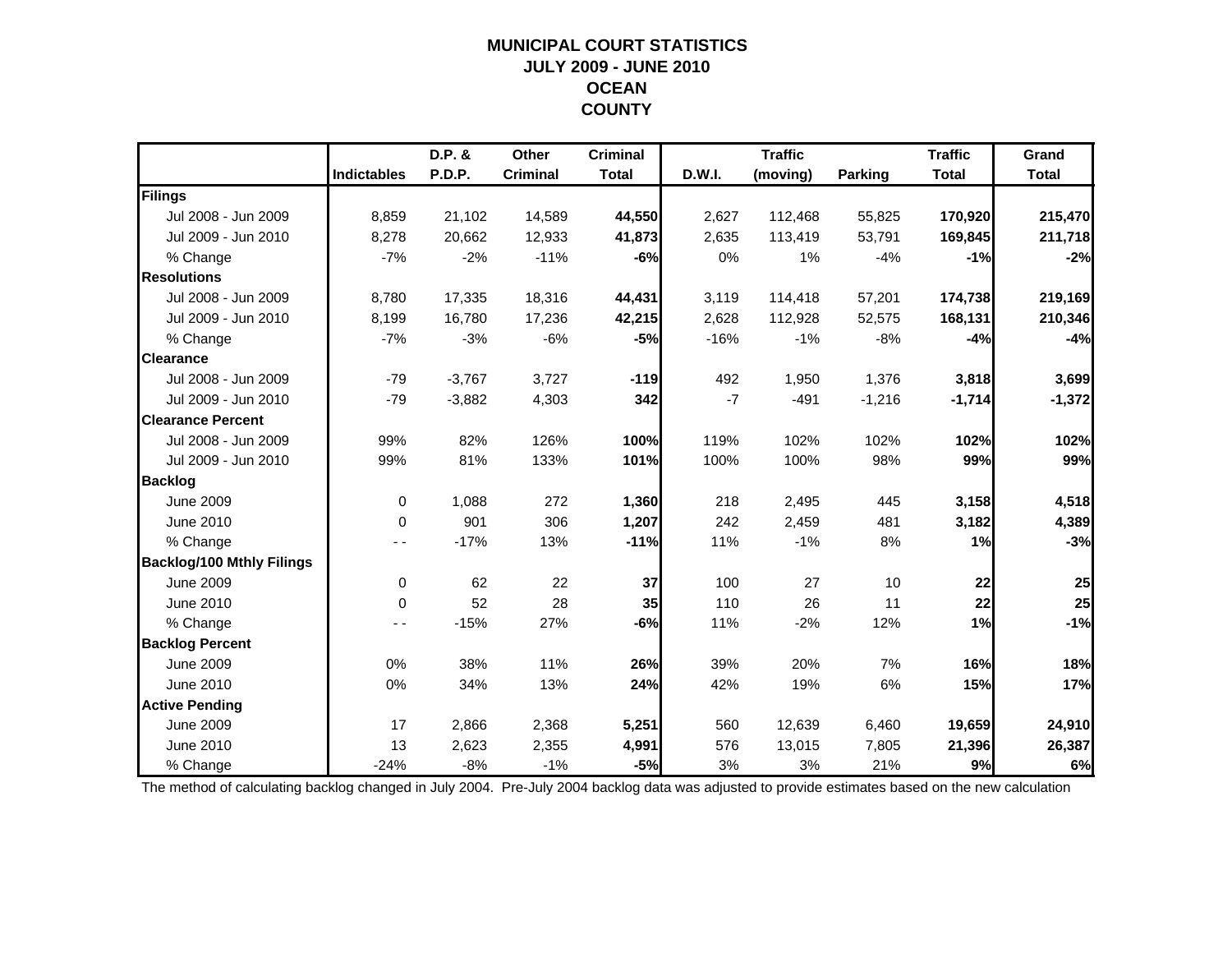### **MUNICIPAL COURT STATISTICSJULY 2009 - JUNE 2010 PASSAIC COUNTY**

|                                  |                    | $D.P.$ & | Other           | <b>Criminal</b> |               | <b>Traffic</b> |                | <b>Traffic</b> | Grand        |
|----------------------------------|--------------------|----------|-----------------|-----------------|---------------|----------------|----------------|----------------|--------------|
|                                  | <b>Indictables</b> | P.D.P.   | <b>Criminal</b> | <b>Total</b>    | <b>D.W.I.</b> | (moving)       | <b>Parking</b> | <b>Total</b>   | <b>Total</b> |
| Filings                          |                    |          |                 |                 |               |                |                |                |              |
| Jul 2008 - Jun 2009              | 16,252             | 21,034   | 17,309          | 54,595          | 1,563         | 135,972        | 187,557        | 325,092        | 379,687      |
| Jul 2009 - Jun 2010              | 14,092             | 21,097   | 13,716          | 48,905          | 1,569         | 125,416        | 168,790        | 295,775        | 344,680      |
| % Change                         | $-13%$             | 0%       | $-21%$          | $-10%$          | 0%            | $-8%$          | $-10%$         | $-9%$          | $-9%$        |
| <b>Resolutions</b>               |                    |          |                 |                 |               |                |                |                |              |
| Jul 2008 - Jun 2009              | 15,911             | 18,382   | 16,247          | 50,540          | 1,629         | 138,171        | 183,433        | 323,233        | 373,773      |
| Jul 2009 - Jun 2010              | 13,867             | 17,975   | 14,675          | 46,517          | 1,568         | 126,674        | 172,978        | 301,220        | 347,737      |
| % Change                         | $-13%$             | $-2%$    | $-10%$          | $-8%$           | $-4%$         | $-8%$          | $-6%$          | $-7%$          | $-7%$        |
| <b>Clearance</b>                 |                    |          |                 |                 |               |                |                |                |              |
| Jul 2008 - Jun 2009              | $-341$             | $-2,652$ | $-1,062$        | $-4,055$        | 66            | 2,199          | $-4,124$       | $-1,859$       | $-5,914$     |
| Jul 2009 - Jun 2010              | $-225$             | $-3,122$ | 959             | $-2,388$        | $-1$          | 1,258          | 4,188          | 5,445          | 3,057        |
| <b>Clearance Percent</b>         |                    |          |                 |                 |               |                |                |                |              |
| Jul 2008 - Jun 2009              | 98%                | 87%      | 94%             | 93%             | 104%          | 102%           | 98%            | 99%            | 98%          |
| Jul 2009 - Jun 2010              | 98%                | 85%      | 107%            | 95%             | 100%          | 101%           | 102%           | 102%           | 101%         |
| <b>Backlog</b>                   |                    |          |                 |                 |               |                |                |                |              |
| <b>June 2009</b>                 | 19                 | 2,761    | 2,298           | 5,078           | 156           | 6,939          | 7,698          | 14,793         | 19,871       |
| June 2010                        | 22                 | 2.547    | 1,058           | 3,627           | 181           | 5,028          | 6,192          | 11,401         | 15,028       |
| % Change                         | 16%                | $-8%$    | $-54%$          | $-29%$          | 16%           | $-28%$         | $-20%$         | $-23%$         | $-24%$       |
| <b>Backlog/100 Mthly Filings</b> |                    |          |                 |                 |               |                |                |                |              |
| <b>June 2009</b>                 | 1                  | 158      | 159             | $112$           | 120           | 61             | 49             | 55             | 63           |
| June 2010                        | 2                  | 145      | 93              | 89              | 138           | 48             | 44             | 46             | 52           |
| % Change                         | 34%                | $-8%$    | $-42%$          | $-20%$          | 16%           | $-21%$         | $-11%$         | $-15%$         | $-17%$       |
| <b>Backlog Percent</b>           |                    |          |                 |                 |               |                |                |                |              |
| <b>June 2009</b>                 | 32%                | 60%      | 58%             | 59%             | 48%           | 38%            | 32%            | 35%            | 39%          |
| June 2010                        | 38%                | 62%      | 45%             | 56%             | 52%           | 33%            | 29%            | 31%            | 35%          |
| <b>Active Pending</b>            |                    |          |                 |                 |               |                |                |                |              |
| <b>June 2009</b>                 | 60                 | 4,565    | 3,968           | 8,593           | 327           | 18,097         | 24,107         | 42,531         | 51,124       |
| <b>June 2010</b>                 | 58                 | 4,133    | 2,326           | 6,517           | 350           | 15,106         | 21,018         | 36,474         | 42,991       |
| % Change                         | $-3%$              | $-9%$    | $-41%$          | $-24%$          | 7%            | $-17%$         | $-13%$         | $-14%$         | $-16%$       |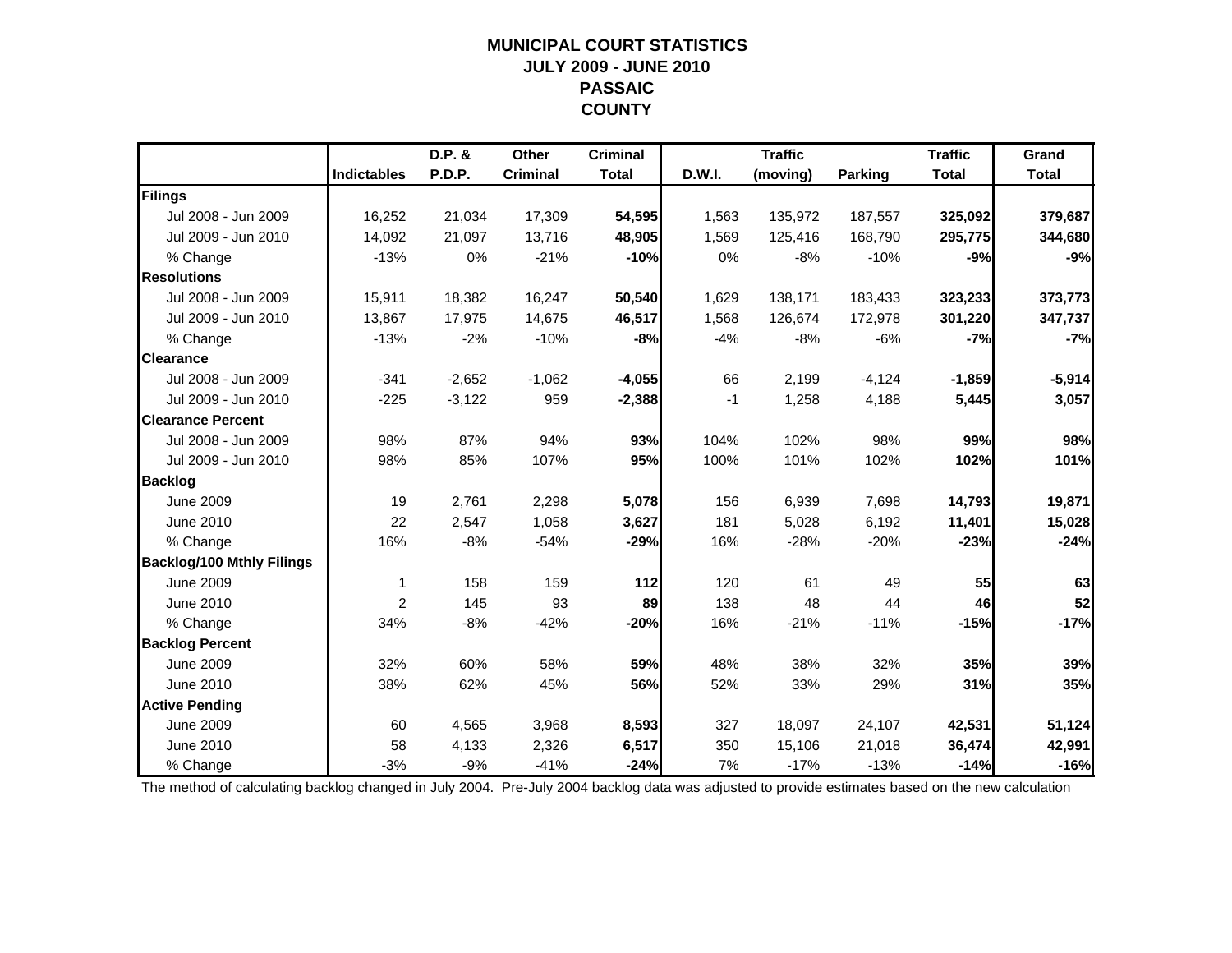### **MUNICIPAL COURT STATISTICSJULY 2009 - JUNE 2010 SALEMCOUNTY**

|                                  |                    | D.P. &        | Other           | <b>Criminal</b> |        | <b>Traffic</b> |                | <b>Traffic</b> | Grand        |
|----------------------------------|--------------------|---------------|-----------------|-----------------|--------|----------------|----------------|----------------|--------------|
|                                  | <b>Indictables</b> | <b>P.D.P.</b> | <b>Criminal</b> | <b>Total</b>    | D.W.I. | (moving)       | Parking        | <b>Total</b>   | <b>Total</b> |
| Filings                          |                    |               |                 |                 |        |                |                |                |              |
| Jul 2008 - Jun 2009              | 2,966              | 4,525         | 1,442           | 8,933           | 450    | 21,884         | 1,771          | 24,105         | 33,038       |
| Jul 2009 - Jun 2010              | 3,643              | 4,688         | 1,459           | 9,790           | 432    | 22,016         | 2,494          | 24,942         | 34,732       |
| % Change                         | 23%                | 4%            | 1%              | 10%             | $-4%$  | 1%             | 41%            | 3%             | 5%           |
| <b>Resolutions</b>               |                    |               |                 |                 |        |                |                |                |              |
| Jul 2008 - Jun 2009              | 2,936              | 4,928         | 1,771           | 9,635           | 513    | 21,963         | 1,720          | 24,196         | 33,831       |
| Jul 2009 - Jun 2010              | 3,626              | 4,923         | 1,718           | 10,267          | 426    | 21,960         | 2,496          | 24,882         | 35,149       |
| % Change                         | 24%                | 0%            | $-3%$           | 7%              | $-17%$ | 0%             | 45%            | 3%             | 4%           |
| <b>Clearance</b>                 |                    |               |                 |                 |        |                |                |                |              |
| Jul 2008 - Jun 2009              | $-30$              | 403           | 329             | 702             | 63     | 79             | $-51$          | 91             | 793          |
| Jul 2009 - Jun 2010              | $-17$              | 235           | 259             | 477             | -6     | $-56$          | $\overline{2}$ | $-60$          | 417          |
| <b>Clearance Percent</b>         |                    |               |                 |                 |        |                |                |                |              |
| Jul 2008 - Jun 2009              | 99%                | 109%          | 123%            | 108%            | 114%   | 100%           | 97%            | 100%           | 102%         |
| Jul 2009 - Jun 2010              | 100%               | 105%          | 118%            | 105%            | 99%    | 100%           | 100%           | 100%           | 101%         |
| <b>Backlog</b>                   |                    |               |                 |                 |        |                |                |                |              |
| <b>June 2009</b>                 | $\mathbf 0$        | 196           | 28              | 224             | 33     | 351            | 194            | 578            | 802          |
| June 2010                        | 0                  | 207           | 35              | 242             | 42     | 454            | 145            | 641            | 883          |
| % Change                         |                    | 6%            | 25%             | 8%              | 27%    | 29%            | $-25%$         | 11%            | 10%          |
| <b>Backlog/100 Mthly Filings</b> |                    |               |                 |                 |        |                |                |                |              |
| <b>June 2009</b>                 | $\mathbf 0$        | 52            | 23              | 30              | 88     | 19             | 131            | 29             | 29           |
| June 2010                        | $\Omega$           | 53            | 29              | 30              | 117    | 25             | 70             | 31             | 31           |
| % Change                         |                    | 2%            | 24%             | $-1%$           | 33%    | 29%            | $-47%$         | 7%             | 5%           |
| <b>Backlog Percent</b>           |                    |               |                 |                 |        |                |                |                |              |
| <b>June 2009</b>                 | 0%                 | 34%           | 15%             | 29%             | 42%    | 17%            | 56%            | 23%            | 24%          |
| June 2010                        | 0%                 | 33%           | 11%             | 26%             | 44%    | 21%            | 51%            | 25%            | 25%          |
| <b>Active Pending</b>            |                    |               |                 |                 |        |                |                |                |              |
| <b>June 2009</b>                 | 6                  | 580           | 190             | 776             | 79     | 2,108          | 345            | 2,532          | 3,308        |
| June 2010                        | 5                  | 622           | 319             | 946             | 96     | 2,157          | 282            | 2,535          | 3,481        |
| % Change                         | $-17%$             | 7%            | 68%             | 22%             | 22%    | 2%             | $-18%$         | 0%             | 5%           |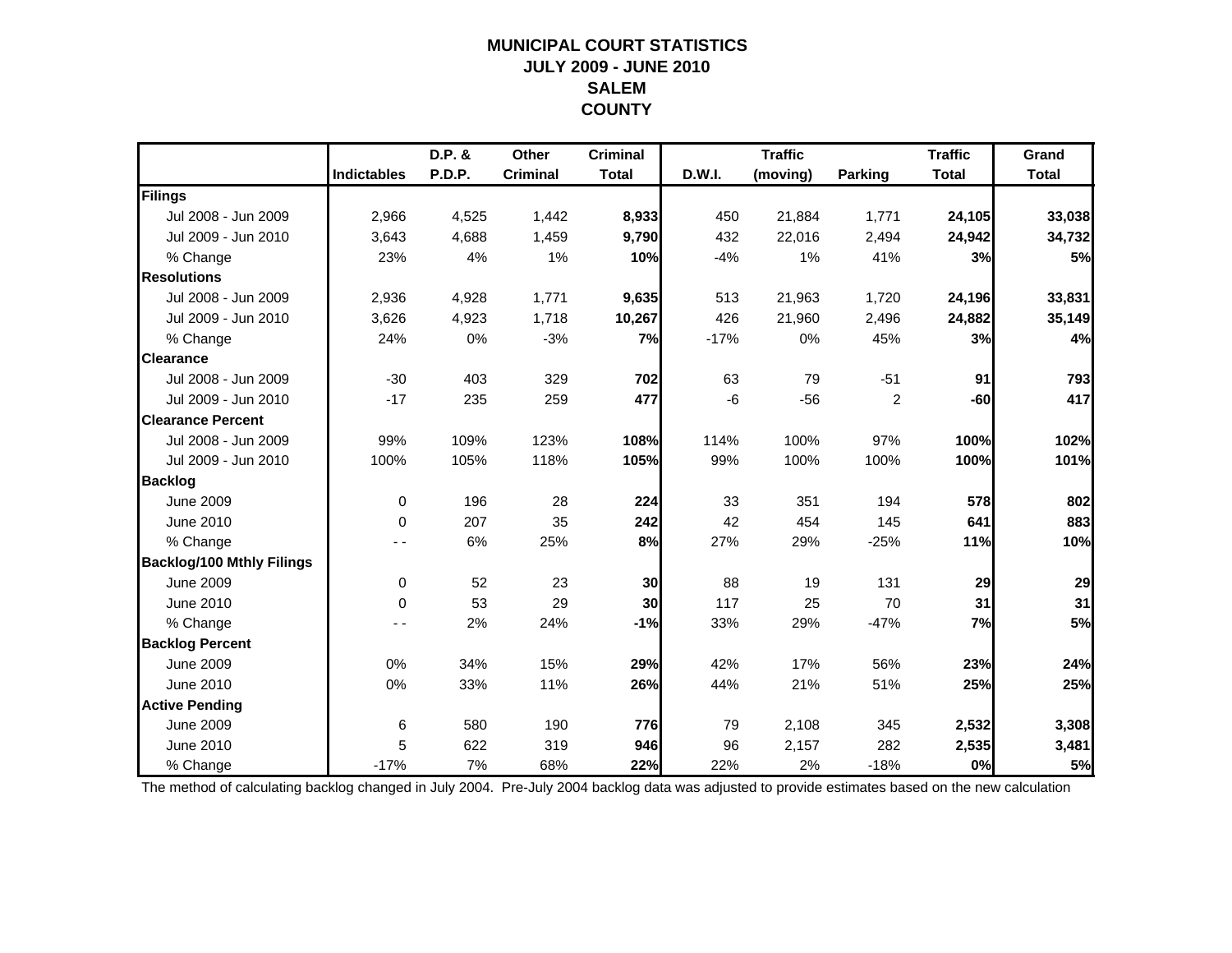### **MUNICIPAL COURT STATISTICSJULY 2009 - JUNE 2010 SOMERSET COUNTY**

|                                  |                    | D.P. &        | Other           | <b>Criminal</b> |        | <b>Traffic</b> |                | <b>Traffic</b> | Grand        |
|----------------------------------|--------------------|---------------|-----------------|-----------------|--------|----------------|----------------|----------------|--------------|
|                                  | <b>Indictables</b> | <b>P.D.P.</b> | <b>Criminal</b> | <b>Total</b>    | D.W.I. | (moving)       | <b>Parking</b> | <b>Total</b>   | <b>Total</b> |
| Filings                          |                    |               |                 |                 |        |                |                |                |              |
| Jul 2008 - Jun 2009              | 2,066              | 6,485         | 3,965           | 12,516          | 1,148  | 72,163         | 22,086         | 95,397         | 107,913      |
| Jul 2009 - Jun 2010              | 1,801              | 6,461         | 3,597           | 11,859          | 1,101  | 76,524         | 22,270         | 99,895         | 111,754      |
| % Change                         | $-13%$             | 0%            | $-9%$           | $-5%$           | $-4%$  | 6%             | 1%             | 5%             | 4%           |
| <b>Resolutions</b>               |                    |               |                 |                 |        |                |                |                |              |
| Jul 2008 - Jun 2009              | 2,042              | 6,123         | 4,567           | 12,732          | 1,307  | 73,186         | 21,904         | 96,397         | 109,129      |
| Jul 2009 - Jun 2010              | 1,764              | 5,574         | 4,154           | 11,492          | 1,086  | 76,488         | 22,544         | 100,118        | 111,610      |
| % Change                         | $-14%$             | $-9%$         | $-9%$           | $-10%$          | $-17%$ | 5%             | 3%             | 4%             | 2%           |
| <b>Clearance</b>                 |                    |               |                 |                 |        |                |                |                |              |
| Jul 2008 - Jun 2009              | $-24$              | $-362$        | 602             | 216             | 159    | 1,023          | $-182$         | 1,000          | 1,216        |
| Jul 2009 - Jun 2010              | $-37$              | $-887$        | 557             | $-367$          | $-15$  | $-36$          | 274            | 223            | $-144$       |
| <b>Clearance Percent</b>         |                    |               |                 |                 |        |                |                |                |              |
| Jul 2008 - Jun 2009              | 99%                | 94%           | 115%            | 102%            | 114%   | 101%           | 99%            | 101%           | 101%         |
| Jul 2009 - Jun 2010              | 98%                | 86%           | 115%            | 97%             | 99%    | 100%           | 101%           | 100%           | 100%         |
| <b>Backlog</b>                   |                    |               |                 |                 |        |                |                |                |              |
| <b>June 2009</b>                 | 22                 | 823           | 276             | 1,121           | 114    | 2,333          | 1,203          | 3,650          | 4,771        |
| June 2010                        | 27                 | 839           | 391             | 1,257           | 104    | 2,229          | 1,222          | 3,555          | 4,812        |
| % Change                         | 23%                | 2%            | 42%             | 12%             | $-9%$  | $-4%$          | 2%             | $-3%$          | 1%           |
| <b>Backlog/100 Mthly Filings</b> |                    |               |                 |                 |        |                |                |                |              |
| <b>June 2009</b>                 | 13                 | 152           | 84              | 107             | 119    | 39             | 65             | 46             | 53           |
| June 2010                        | 18                 | 156           | 130             | 127             | 113    | 35             | 66             | 43             | 52           |
| % Change                         | 41%                | 2%            | 56%             | 18%             | $-5%$  | $-10%$         | 1%             | $-7%$          | $-3%$        |
| <b>Backlog Percent</b>           |                    |               |                 |                 |        |                |                |                |              |
| <b>June 2009</b>                 | 88%                | 58%           | 48%             | 55%             | 48%    | 29%            | 44%            | 33%            | 37%          |
| June 2010                        | 82%                | 55%           | 52%             | 55%             | 40%    | 28%            | 50%            | 33%            | 37%          |
| <b>Active Pending</b>            |                    |               |                 |                 |        |                |                |                |              |
| <b>June 2009</b>                 | 25                 | 1,419         | 577             | 2,021           | 236    | 8,072          | 2,740          | 11,048         | 13,069       |
| June 2010                        | 33                 | 1,514         | 756             | 2,303           | 258    | 7,979          | 2,432          | 10,669         | 12,972       |
| % Change                         | 32%                | 7%            | 31%             | 14%             | 9%     | $-1%$          | $-11%$         | $-3%$          | $-1%$        |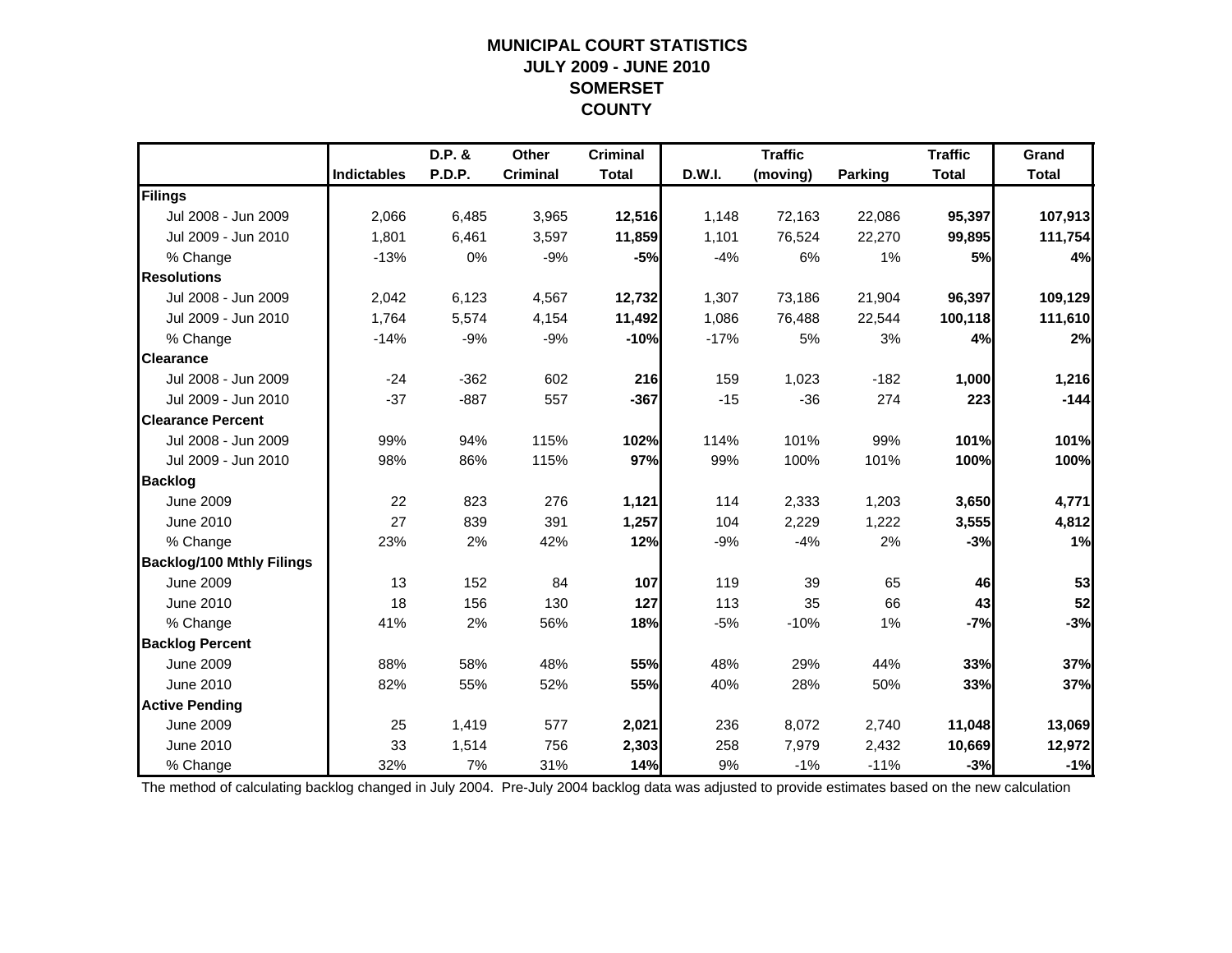### **MUNICIPAL COURT STATISTICSJULY 2009 - JUNE 2010 SUSSEX COUNTY**

|                                  |                    | D.P. & | Other           | <b>Criminal</b> |        | <b>Traffic</b> |                | <b>Traffic</b> | Grand        |
|----------------------------------|--------------------|--------|-----------------|-----------------|--------|----------------|----------------|----------------|--------------|
|                                  | <b>Indictables</b> | P.D.P. | <b>Criminal</b> | <b>Total</b>    | D.W.I. | (moving)       | <b>Parking</b> | <b>Total</b>   | <b>Total</b> |
| Filings                          |                    |        |                 |                 |        |                |                |                |              |
| Jul 2008 - Jun 2009              | 1,755              | 4,138  | 2,749           | 8,642           | 704    | 25,969         | 2,570          | 29,243         | 37,885       |
| Jul 2009 - Jun 2010              | 1,505              | 4,125  | 1,870           | 7,500           | 645    | 26,405         | 1,846          | 28,896         | 36,396       |
| % Change                         | $-14%$             | 0%     | $-32%$          | $-13%$          | $-8%$  | 2%             | $-28%$         | $-1%$          | $-4%$        |
| <b>Resolutions</b>               |                    |        |                 |                 |        |                |                |                |              |
| Jul 2008 - Jun 2009              | 1,752              | 4,309  | 2,738           | 8,799           | 705    | 25,421         | 2,666          | 28,792         | 37,591       |
| Jul 2009 - Jun 2010              | 1,458              | 4,074  | 2,114           | 7,646           | 670    | 26,543         | 1,847          | 29,060         | 36,706       |
| % Change                         | $-17%$             | $-5%$  | $-23%$          | $-13%$          | $-5%$  | 4%             | $-31%$         | 1%             | $-2%$        |
| <b>Clearance</b>                 |                    |        |                 |                 |        |                |                |                |              |
| Jul 2008 - Jun 2009              | $-3$               | 171    | $-11$           | 157             | 1      | $-548$         | 96             | $-451$         | $-294$       |
| Jul 2009 - Jun 2010              | $-47$              | $-51$  | 244             | 146             | 25     | 138            | 1              | 164            | 310          |
| <b>Clearance Percent</b>         |                    |        |                 |                 |        |                |                |                |              |
| Jul 2008 - Jun 2009              | 100%               | 104%   | 100%            | 102%            | 100%   | 98%            | 104%           | 98%            | 99%          |
| Jul 2009 - Jun 2010              | 97%                | 99%    | 113%            | 102%            | 104%   | 101%           | 100%           | 101%           | 101%         |
| <b>Backlog</b>                   |                    |        |                 |                 |        |                |                |                |              |
| <b>June 2009</b>                 | $\overline{7}$     | 557    | 173             | 737             | 100    | 1,114          | 207            | 1,421          | 2,158        |
| June 2010                        | 5                  | 502    | 124             | 631             | 88     | 976            | 182            | 1,246          | 1,877        |
| % Change                         | $-29%$             | $-10%$ | $-28%$          | $-14%$          | $-12%$ | $-12%$         | $-12%$         | $-12%$         | $-13%$       |
| <b>Backlog/100 Mthly Filings</b> |                    |        |                 |                 |        |                |                |                |              |
| <b>June 2009</b>                 | $\,$ 5 $\,$        | 162    | 76              | 102             | 170    | 51             | 97             | 58             | 68           |
| June 2010                        | 4                  | 146    | 80              | 101             | 164    | 44             | 118            | 52             | 62           |
| % Change                         | $-17%$             | $-10%$ | 5%              | $-1%$           | $-4%$  | $-14%$         | 22%            | $-11%$         | $-9%$        |
| <b>Backlog Percent</b>           |                    |        |                 |                 |        |                |                |                |              |
| <b>June 2009</b>                 | 78%                | 60%    | 46%             | 56%             | 52%    | 31%            | 72%            | 35%            | 40%          |
| June 2010                        | 19%                | 57%    | 44%             | 53%             | 55%    | 30%            | 61%            | 34%            | 38%          |
| <b>Active Pending</b>            |                    |        |                 |                 |        |                |                |                |              |
| <b>June 2009</b>                 | 9                  | 934    | 380             | 1,323           | 194    | 3,552          | 288            | 4,034          | 5,357        |
| June 2010                        | 27                 | 880    | 279             | 1,186           | 160    | 3,248          | 297            | 3,705          | 4,891        |
| % Change                         | 200%               | $-6%$  | $-27%$          | $-10%$          | $-18%$ | $-9%$          | 3%             | $-8%$          | $-9%$        |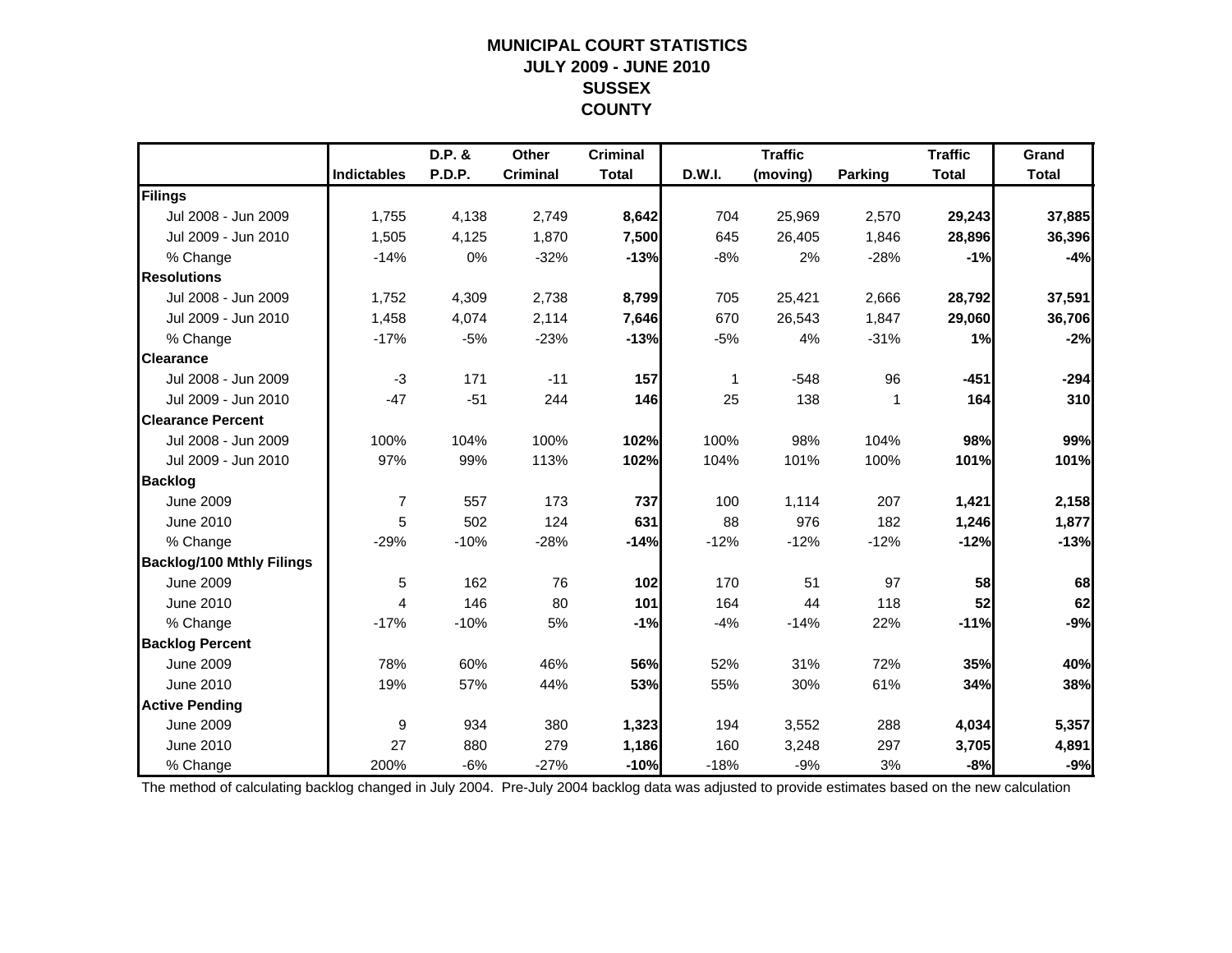### **MUNICIPAL COURT STATISTICSJULY 2009 - JUNE 2010 UNION COUNTY**

|                                  |                    | D.P. &   | Other           | <b>Criminal</b> |        | <b>Traffic</b> |                | <b>Traffic</b> | Grand        |
|----------------------------------|--------------------|----------|-----------------|-----------------|--------|----------------|----------------|----------------|--------------|
|                                  | <b>Indictables</b> | P.D.P.   | <b>Criminal</b> | <b>Total</b>    | D.W.I. | (moving)       | <b>Parking</b> | <b>Total</b>   | <b>Total</b> |
| Filings                          |                    |          |                 |                 |        |                |                |                |              |
| Jul 2008 - Jun 2009              | 11,304             | 17,198   | 10,405          | 38,907          | 1,432  | 160,745        | 202,878        | 365,055        | 403,962      |
| Jul 2009 - Jun 2010              | 11,533             | 18,665   | 9,041           | 39,239          | 1,594  | 156,487        | 192,079        | 350,160        | 389,399      |
| % Change                         | 2%                 | 9%       | $-13%$          | 1%              | 11%    | $-3%$          | $-5%$          | $-4%$          | $-4%$        |
| <b>Resolutions</b>               |                    |          |                 |                 |        |                |                |                |              |
| Jul 2008 - Jun 2009              | 11,147             | 16,017   | 11,988          | 39,152          | 1,566  | 165,531        | 204,604        | 371,701        | 410,853      |
| Jul 2009 - Jun 2010              | 11,413             | 16,166   | 10,622          | 38,201          | 1,557  | 154,916        | 191,635        | 348,108        | 386,309      |
| % Change                         | 2%                 | 1%       | $-11%$          | $-2%$           | $-1%$  | $-6%$          | $-6%$          | $-6%$          | $-6%$        |
| <b>Clearance</b>                 |                    |          |                 |                 |        |                |                |                |              |
| Jul 2008 - Jun 2009              | $-157$             | $-1,181$ | 1,583           | 245             | 134    | 4,786          | 1,726          | 6,646          | 6,891        |
| Jul 2009 - Jun 2010              | $-120$             | $-2,499$ | 1,581           | $-1,038$        | $-37$  | $-1,571$       | $-444$         | $-2,052$       | $-3,090$     |
| <b>Clearance Percent</b>         |                    |          |                 |                 |        |                |                |                |              |
| Jul 2008 - Jun 2009              | 99%                | 93%      | 115%            | 101%            | 109%   | 103%           | 101%           | 102%           | 102%         |
| Jul 2009 - Jun 2010              | 99%                | 87%      | 117%            | 97%             | 98%    | 99%            | 100%           | 99%            | 99%          |
| <b>Backlog</b>                   |                    |          |                 |                 |        |                |                |                |              |
| <b>June 2009</b>                 | 16                 | 3,023    | 954             | 3,993           | 123    | 2,941          | 8,828          | 11,892         | 15,885       |
| June 2010                        | 5                  | 3,216    | 971             | 4,192           | 131    | 3,234          | 7,158          | 10,523         | 14,715       |
| % Change                         | $-69%$             | 6%       | 2%              | 5%              | 7%     | 10%            | $-19%$         | $-12%$         | $-7%$        |
| <b>Backlog/100 Mthly Filings</b> |                    |          |                 |                 |        |                |                |                |              |
| <b>June 2009</b>                 | $\overline{c}$     | 211      | 110             | 123             | 103    | 22             | 52             | 39             | 47           |
| June 2010                        | 1                  | 207      | 129             | 128             | 99     | 25             | 45             | 36             | 45           |
| % Change                         | $-69%$             | $-2%$    | 17%             | 4%              | $-4%$  | 13%            | $-14%$         | $-8%$          | $-4%$        |
| <b>Backlog Percent</b>           |                    |          |                 |                 |        |                |                |                |              |
| <b>June 2009</b>                 | 29%                | 70%      | 53%             | 65%             | 46%    | 20%            | 39%            | 32%            | 36%          |
| June 2010                        | 11%                | 64%      | 49%             | 59%             | 38%    | 20%            | 33%            | 27%            | 32%          |
| <b>Active Pending</b>            |                    |          |                 |                 |        |                |                |                |              |
| <b>June 2009</b>                 | 56                 | 4,324    | 1,794           | 6,174           | 268    | 14,505         | 22,842         | 37,615         | 43,789       |
| June 2010                        | 46                 | 5,019    | 1,992           | 7,057           | 341    | 16,311         | 21,692         | 38,344         | 45,401       |
| % Change                         | $-18%$             | 16%      | 11%             | 14%             | 27%    | 12%            | $-5%$          | 2%             | 4%           |